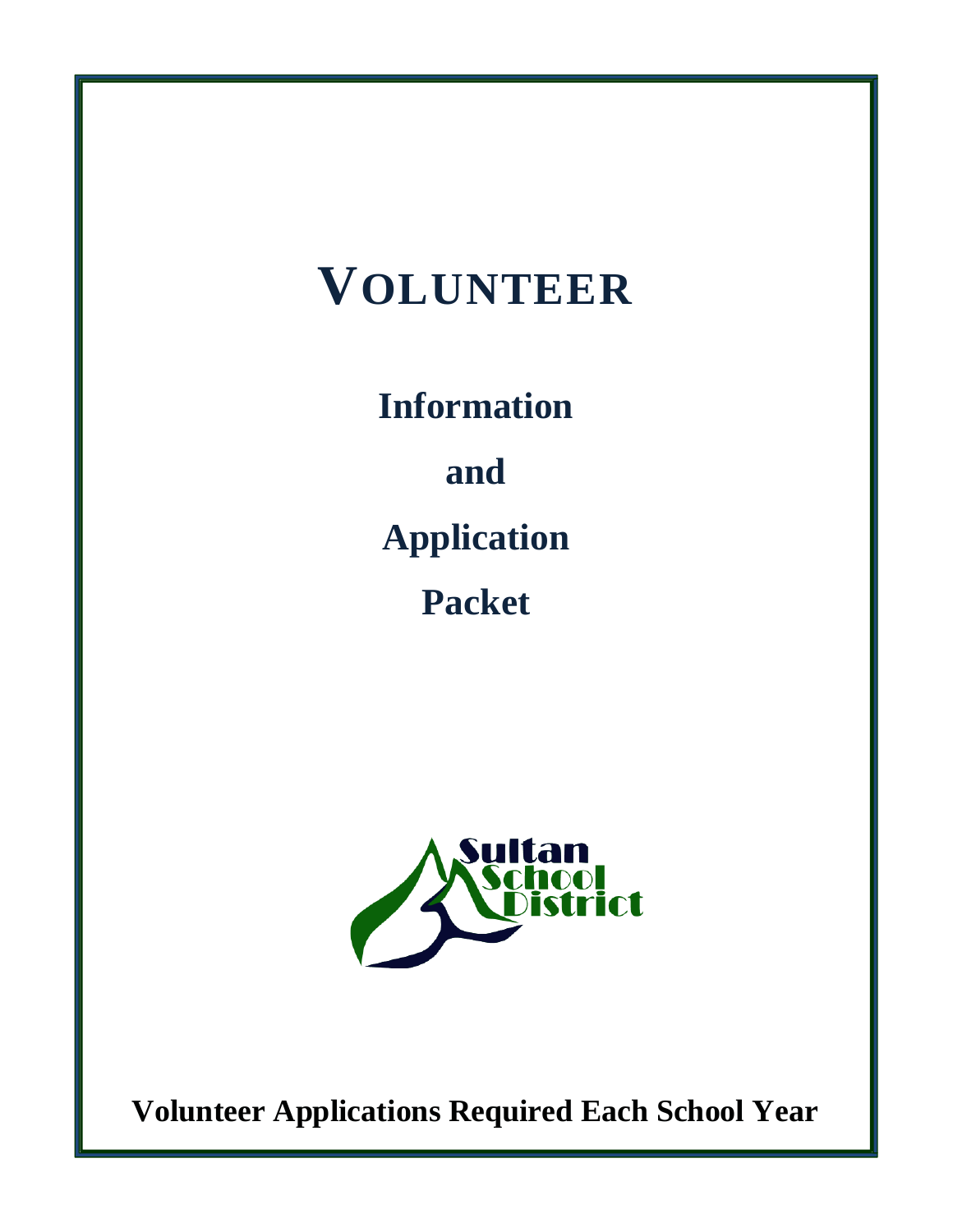

Dear Potential Sultan School District Volunteer,

Thank you for your interest in joining our team. One of my favorite quotes about volunteers is that, "Volunteers don't get paid, not because they're worthless, but because they're priceless". All of us at the Sultan School District appreciate your generous gift of time and attention to helping our children learn**. In the Sultan School District we define a volunteer as a person who has prearranged with a school or teacher to donate his/her time to the classroom or activity without getting paid.**

As with most things in life, there is a bit of paperwork and training to get started. The information following is as much for your safety as well as for the safety and well-being of our students. Volunteers are a precious resource. We want your experience to benefit the children who attend Sultan schools and to present no unintended challenges to you. Most of this information is just good common sense but some wording is required specifically by law so please let us know if anything appears unclear or confusing.

Thank you again for making time for our students. I look forward to seeing you in our schools!

Sincerely,

Dan Chaplik Superintendent

### Sultan School District #311 **Volunteer Application Procedures**

#### **1. All volunteers, with the exception of visitors and one-time volunteers who remain at school, must complete a volunteer application packet which includes the following:**

- Volunteer Application
- Volunteer Statements affirming understanding of : Confidentiality, Discrimination and Prohibiting Harassment, Intimidation and Bullying laws and procedures
- Volunteer Criminal History Disclosure/WSP Criminal History Background Check
- Volunteer Reference Check

Volunteers who accompany students off-campus must complete a packet as noted above (see No. 3 below). In addition, all volunteers, 14 years of age and older, must complete a packet (e.g., high school student mentors or other students who will be more than a one-time volunteer in a school).

- **2. One-Time volunteers** must at a minimum have a WSP Criminal History background check complete.
- **3. Volunteer application packets must be renewed each year.**

Volunteer interests, availability and emergency contact information may change from year to year and should be current at each site where a volunteer works. The Washington State Patrol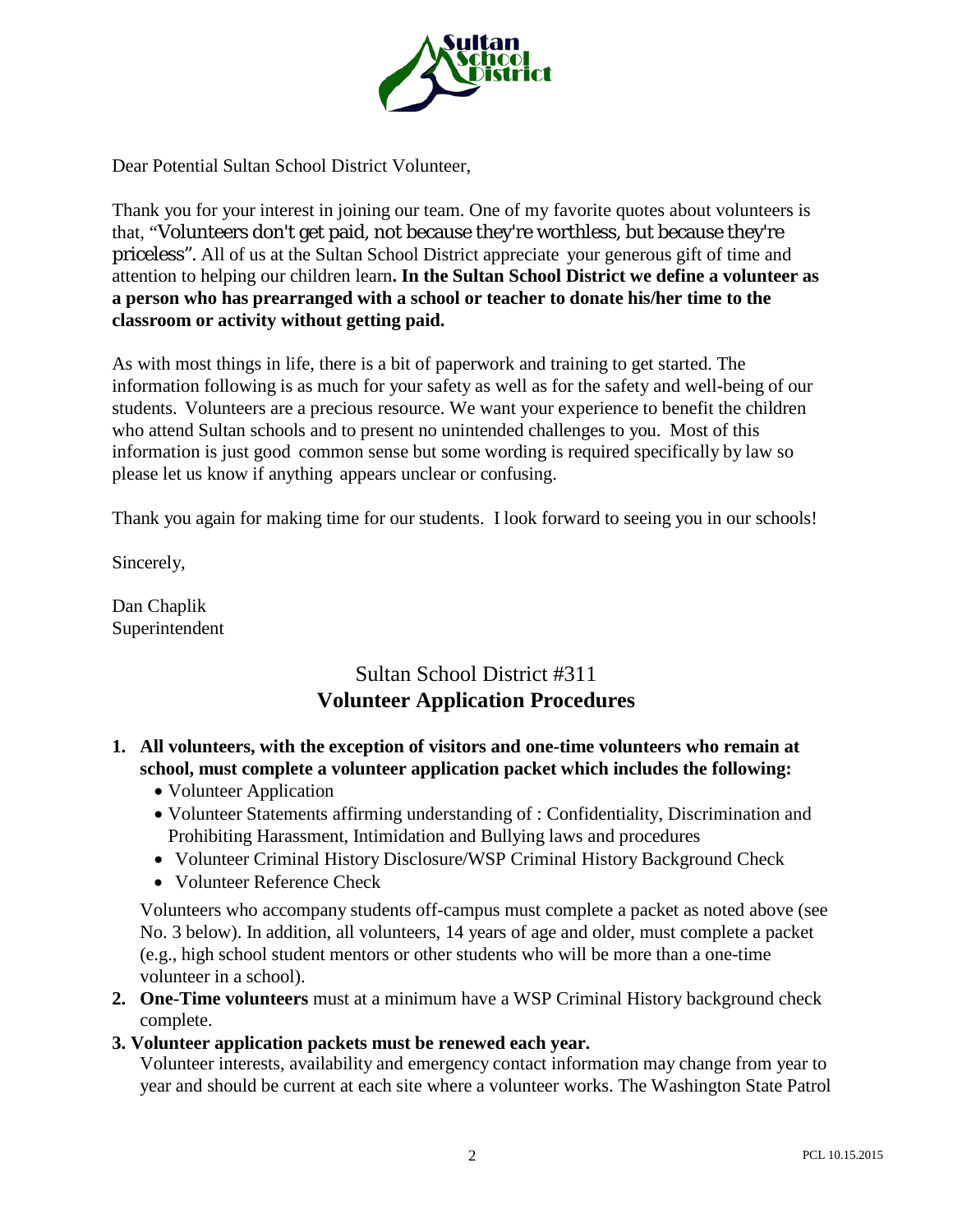(WSP) screening may be done annually or every other year. Some schools find it easier to WSP screen each applicant annually when they receive the volunteer application packet.

#### **4. Visitors and one-time volunteers do not need to complete an application UNLESS they accompany students off campus (field trips).**

One-time volunteers and visitors who remain under the direct supervision of teachers and staff while at school DO NOT need to complete the application packet. These volunteers should not be left alone with or have unsupervised contact with individual or groups of students. Examples of one-time volunteers: grandparent visiting a classroom; person presenting information to the class on a one-time basis; parents, friends or relatives who attend a class party or one-time event in the classroom.

Any volunteers accompanying students off campus, however, must complete a volunteer packet including WSP screening prior to the field trip. Volunteers on field trips are more likely to be alone with students, take students in small groups, and are responsible at a different level than at school. District staff who work at the school participating in the field trip do not need to complete a volunteer packet. However, staff accompanying students on a field trip for a site other than where they work should complete a packet, including WSP screening, so that emergency contact and other information is readily available.

#### **5. District employees who volunteer at a site other than where they normally work should complete a volunteer application.**

This assures that the school where a staff is a volunteer has current information including emergency contact information and a recent WSP screening.

#### **6. A copy of the volunteer packet must be on file at each school.**

A school receiving a volunteer's application packet should send a copy of the packet, including the results of the WSP screening to each school where an individual plans to volunteer.

#### **7. All volunteers, including one-time volunteers and visitors must:**

- Sign in and out at their school/site location.
- Wear identification badges during their volunteer activity or experience.
- Acknowledge that "relationships developed with children at school need to remain at school" and that, for their own protection, "volunteers should never be left alone with a child that is out of view of school personnel or another adult volunteer."

#### **8. Volunteer drivers:**

Persons who drive a district vehicle as a component of their volunteer service must have a Driving Abstract on file with the Transportation Department and provide a copy of a valid Washington State driver's license. Volunteer drivers are required to take the course "SafeSchools Driving". A valid First Aid /CPR card must also be on file. Driving abstracts must be applied for a minimum of 10 days in advance and can be obtained by calling 360 793-9820 x 120.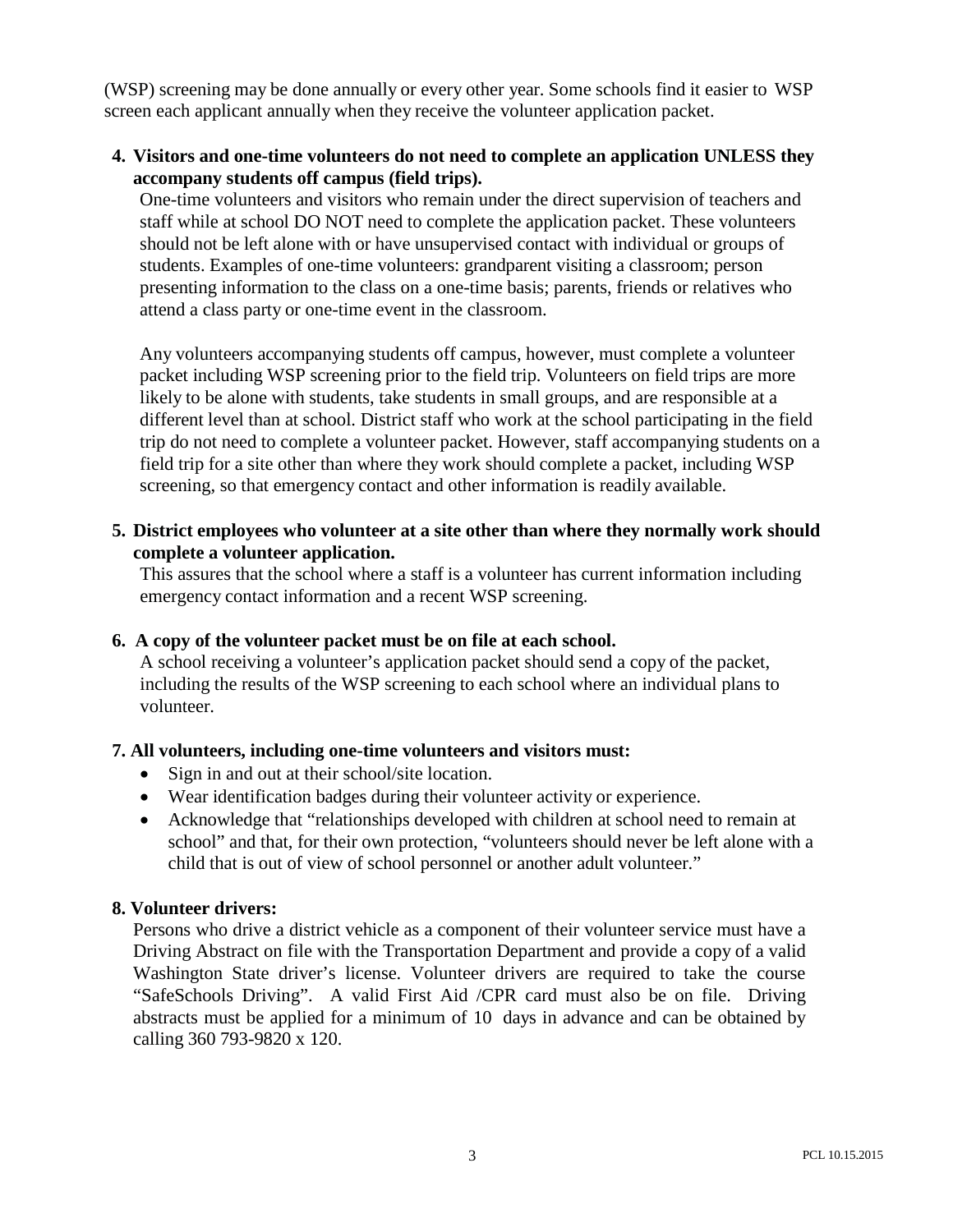#### Sultan School District #311

#### **Volunteer Application**

**Copy of Volunteer Application must be on file at each school where volunteer is assigned.**

| <b>Volunteer Name</b>                                                         | <u> 1989 - John Stein, september 1989 - John Stein, september 1989 - John Stein, september 1989 - John Stein, se</u> |     | <b>Home Phone</b><br>the contract of the contract of the contract of the contract of the contract of |
|-------------------------------------------------------------------------------|----------------------------------------------------------------------------------------------------------------------|-----|------------------------------------------------------------------------------------------------------|
| <b>Address</b><br><u> 1989 - Johann Stoff, amerikansk politiker (d. 1989)</u> |                                                                                                                      |     | Work Phone                                                                                           |
| <b>City</b>                                                                   | <b>State</b>                                                                                                         | Zip | <b>Cell Phone</b>                                                                                    |
| Email                                                                         |                                                                                                                      |     |                                                                                                      |

Please list all students, teachers and schools where you plan to volunteer. Include student last name if different than your own. A copy of this application will be sent to each school indicated below.

| student name | teacher | school |
|--------------|---------|--------|
| student name | teacher | school |
| student name | teacher | school |
| student name | teacher | school |

Name of person to contact in the event of an emergency

| Relationship to you | Davtime telephone number |  |
|---------------------|--------------------------|--|
|                     |                          |  |

| Name of regular physician | Phone number |  |
|---------------------------|--------------|--|
|                           |              |  |

Please describe special medical conditions (allergies, etc.) or special accommodations you have:

**Availability:** Please write in your preferred hours and days below:

|    | Monday |    | Tuesday   |    | Wednesday |    | Thursday |    | Friday    |
|----|--------|----|-----------|----|-----------|----|----------|----|-----------|
| AM | PM     | AM | <b>PM</b> | ١M | PM        | AM | PM       | AM | <b>PM</b> |
|    |        |    |           |    |           |    |          |    |           |

**Placement Information:** The following information will allow us to match your expertise, interest, and skills with staff requests for volunteers. It will also assist us in recognizing your volunteer efforts.

| <b>Location Preference</b>                                                        |                       | Grade Level(s) Preferred |
|-----------------------------------------------------------------------------------|-----------------------|--------------------------|
| Please indicate below $\binom{7}{1}$ which category(s) you prefer as a volunteer: |                       |                          |
| Art docent                                                                        | Special events        | Office support           |
| <b>Science Docent</b>                                                             | Mentor                | Library                  |
| Technology Docent/Intern                                                          | Tutor including ESL   | Career path consultant   |
| Playground                                                                        | Enrichment activities | Special education        |
| Clerical, list skills below                                                       | Lunch room            | Other                    |
| Clerical Skills/Experience                                                        |                       |                          |
| I wish to serve on a school/site committee (specify if known)                     |                       |                          |
|                                                                                   |                       |                          |
| First Aid Card Expiration Date <u>First</u><br><b>CPR Card Expiration Date</b>    |                       |                          |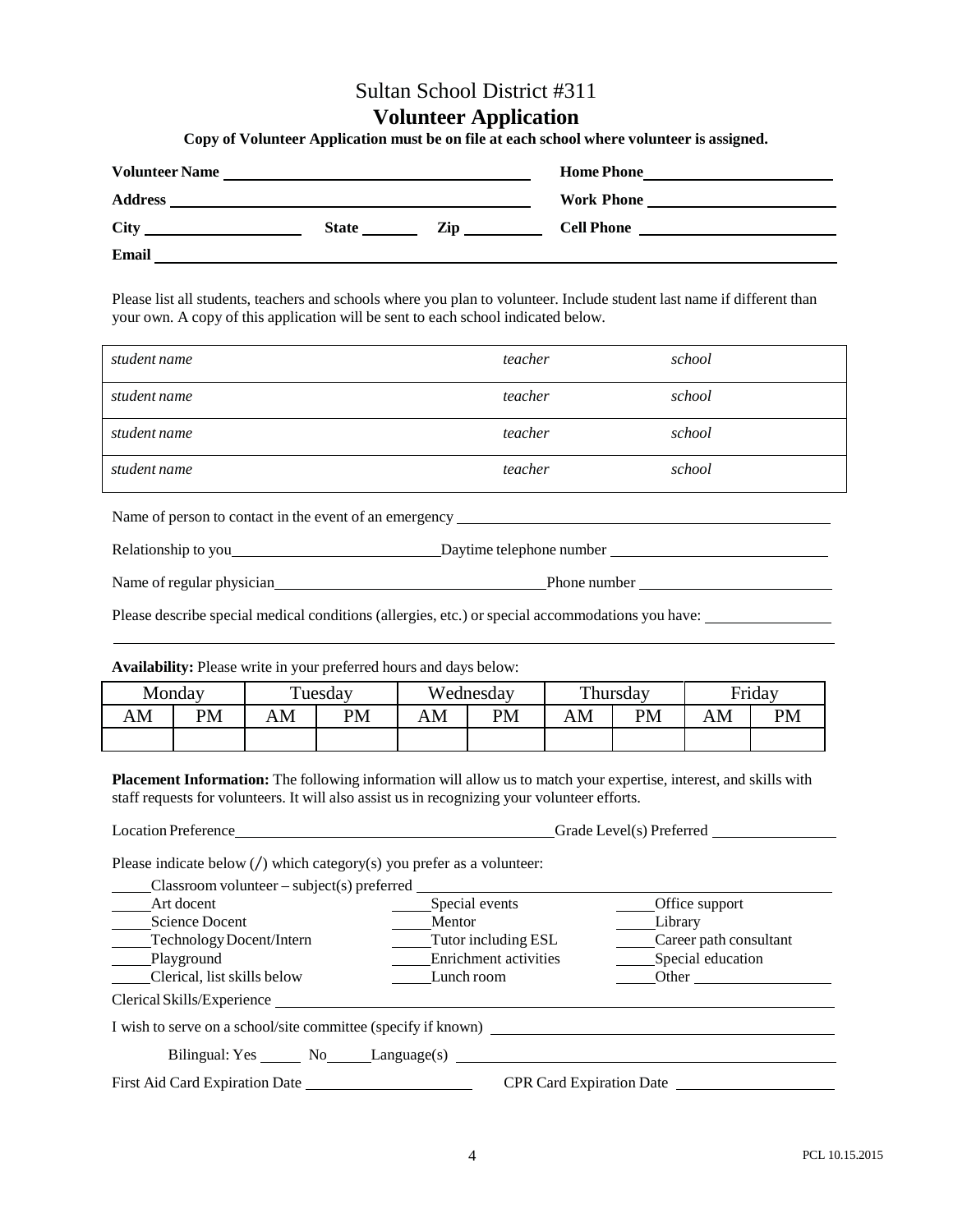

#### **Legal Notices**

#### **[Non-Discrimination Policy](https://app.eduportal.com/documents/view/490282/5010%20Nondiscrimination%20%26%20Affirmative%20Action.pdf)**

The Sultan School District does not discriminate on the basis of race, creed, religion, color, national origin, age, honorably-discharged veteran or military status, sex, sexual orientation including gender expression or identity, marital status, the presence of any sensory, mental or physical disability or the use of a trained dog guide or service animal by a person with a disability in its programs and activities and provides equal access to the Boy Scouts and other designated youth groups. Inquiries regarding non-discrimination may be directed to: Dan Baller, Title IX Affirmative Action Compliance Officer and Robin Briganti, ADA, Section 504 Coordinator. Both are located at 514 4th Street, Sultan, WA and may be contacted at (360) 793-9800. The Sultan School District will also take steps to assure that national origin persons who lack English language skills can participate in all education programs, services and activities. For information regarding translation services or transitional bilingual education programs, contact Robin Briganti.

#### **[Prohibition of Harassment, Intimidation and Bullying](https://app.eduportal.com/documents/view/377210/3207%20-%20%20Prohibition%20of%20Harassment%20Intimidaiton%20%26%20Bullying)**

"Harassment, intimidation or bullying" means any intentionally written message or image including those that are electronically transmitted, verbal, or physical act, including but not limited to one shown to be motivated by (race, color, religion, ancestry, national origin, gender, sexual orientation including gender expression or identity, mental or physical disability), or other distinguishing characteristics. The district is committed to a safe and civil educational environment for all students, employees, parents/legal guardians, volunteers and patrons, that is free from harassment, intimidation or bullying. To report harassment or bullying, please contact Dan Baller at 360-793-9800 or file an anonymous report via SafeSchools.

#### **[Sexual Harassment Policy](https://app.eduportal.com/documents/view/326788/3213%20-%20Sexual%20Harassment)**

#### **Sexual harassment is unwelcome behavior or communication that is sexual in nature when:**

A student or employee is led to believe that he or she must submit to unwelcome sexual conduct or communications in order to gain something in return, such as a grade, a promotion, a place on a sports team, or any educational or employment decision, **or** The conduct substantially interferes with a student's educational performance, or creates an intimidating or hostile educational or employment environment.

#### **Examples of Sexual Harassment:**

Pressuring a person for sexual favors, unwelcome touching of a sexual nature, writing graffiti of a sexual nature, distributing sexually explicit texts, e-mails, or pictures, making sexual jokes, rumors, or suggestive remarks, physical violence, including rape and sexual assault

#### **How do I report sexual harassment?**

You can report sexual harassment to any school staff member or to the district's Title IX Officer: Dan Baller, (360)793- 9800; 514 4th Street, Sultan, WA 98294.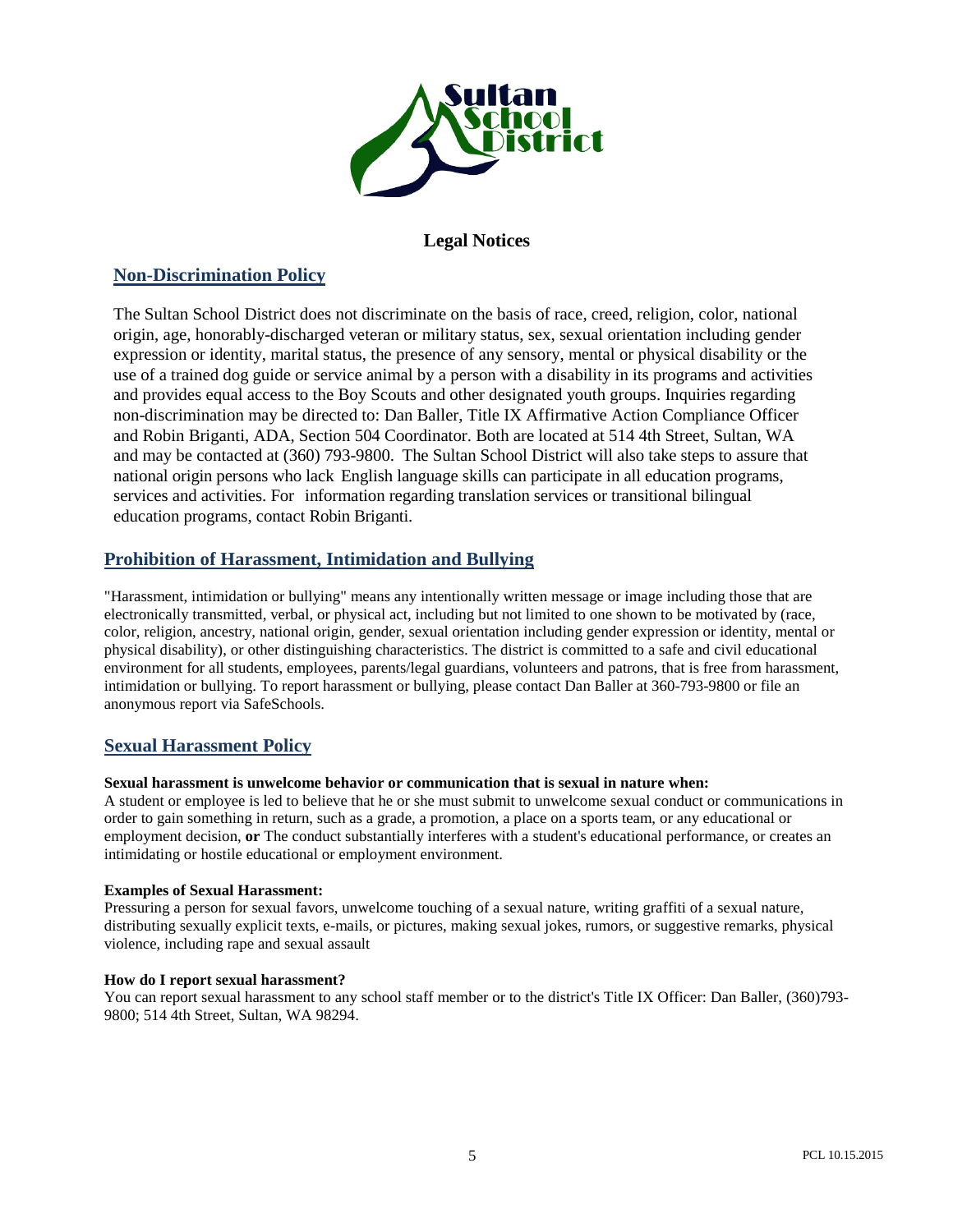#### Sultan School District #311 **Volunteer Statement Affirming Understanding**

I understand that information regarding students, families, staff, and the district may be confidential in nature and that as a volunteer for the Sultan School District I will…

- respect the confidential nature of any verbal or written communication I receive regarding students, families, staff, and the organization and keep personal information confidential at school and after I leave school.
- be discreet in any verbal communication by not discussing students, staff, or families in front of others.
- immediately report directly to the principal or site administrator any information disclosed to me concerning a child's safety.
- make reasonable efforts to assure that each student is protected from harassment or discrimination and I will not harass nor discriminate against any student, staff member or volunteer on the basis of race, color, religion, sex, age, national or ethnic origin, political beliefs, marital status, handicapping condition, sexual orientation, or social and family background.

I also understand that relationships developed with children at school should remain at school and that for the protection of both the student, staff and volunteer, volunteers should not be left alone with a child that is out of view of school personnel or another adult volunteer.

#### **Volunteers are also reminded that permission to communicate with a student outside the regular school day must be granted by the student's parent/guardian; the Sultan School District cannot and will not grant this permission.**

I acknowledge receipt of School Board policy and procedure 5325, Prohibition of Harassment, Intimidation and Bullying. I understand it is my responsibility to read and understand all materials provided to me. I further understand that by law I am a mandatory reporter and agree to comply with all district, state and federal laws.

If I have questions regarding any of the materials provided I understand I am to contact Dan Baller, Compliance Officer.

| Signature |  |  |  |
|-----------|--|--|--|
| Print     |  |  |  |
| Date      |  |  |  |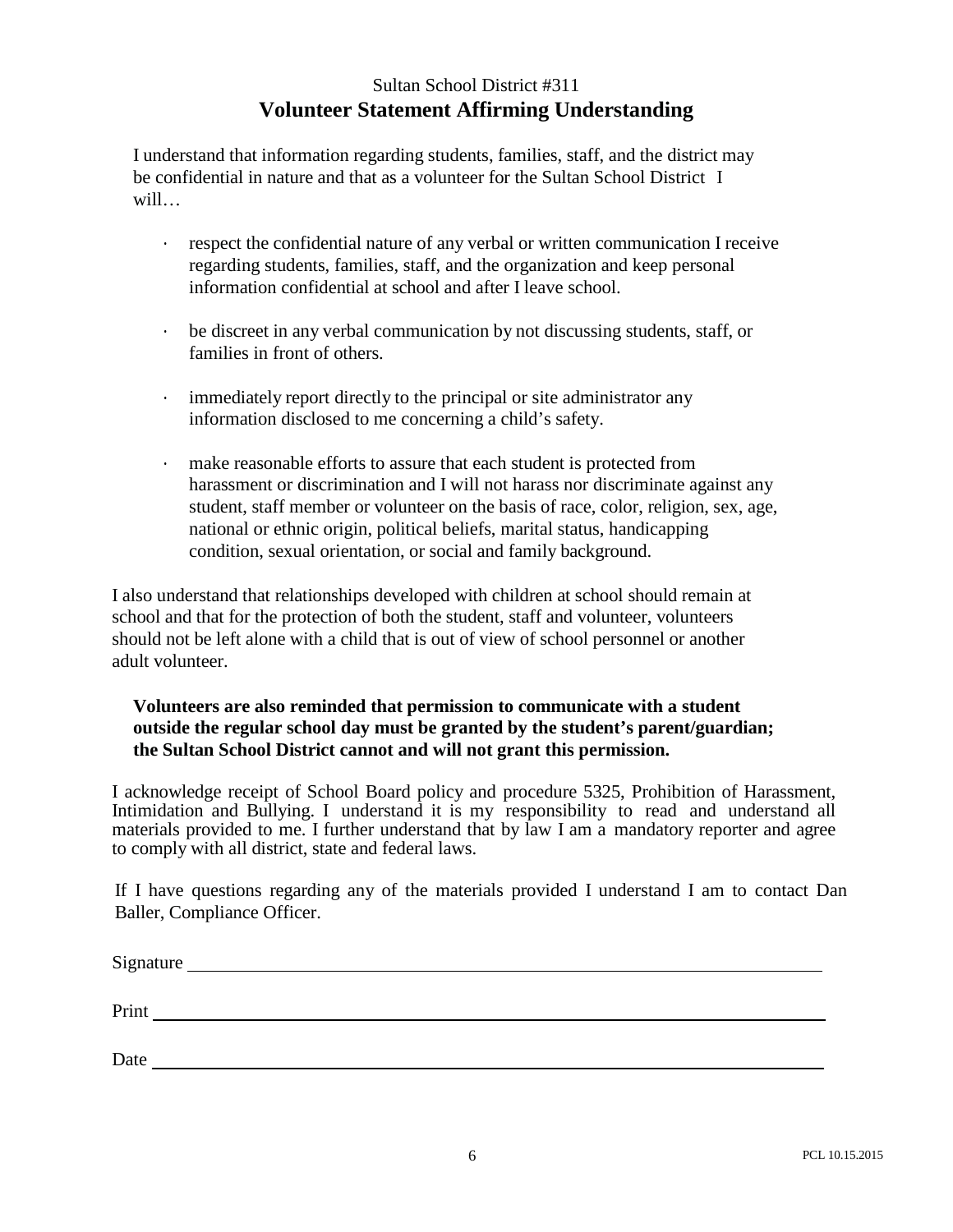#### SULTAN SCHOOL DISTRICT #311

#### **Volunteer Criminal History Disclosure Washington State Patrol Criminal History Background Check**

Copy of Washington State Patrol Criminal History Background Report to be on file at each school where volunteer is assigned.

In accordance with RCW 43.43 (Child/Adult Abuse Information Act), all prospective volunteers are required to complete this disclosure form.

Answer **YES** or **NO** to each item below. If the answer is YES to any item, please explain in the area provided or and/or on the reverse of this form, indicating the charge or finding, the date, and the court(s) involved:

| 1. Have you ever been convicted of any crime against children or other persons as listed in RCW 43.43.830;                                                                                                                                     |
|------------------------------------------------------------------------------------------------------------------------------------------------------------------------------------------------------------------------------------------------|
|                                                                                                                                                                                                                                                |
| 2. Have you ever been convicted of crimes relating to financial exploitation if the victim was a vulnerable adult;                                                                                                                             |
|                                                                                                                                                                                                                                                |
| 3. Have you ever been found in any dependency action under RCW 13.34.040 to have sexually assaulted or<br>exploited any minor or to have physically abused any minor;                                                                          |
|                                                                                                                                                                                                                                                |
| 4. Have you ever been found by a court in a domestic relations proceeding under Title 26 RCW to have sexually<br>abused or exploited any minor or to have physically abused any minor;                                                         |
|                                                                                                                                                                                                                                                |
| 5. Have you ever been found in any disciplinary board final decision to have sexually or physically abused or<br>exploited any minor or developmentally disabled person or to have abused or financially exploited any<br>vulnerable adult; or |
| Answer If "YES," explain                                                                                                                                                                                                                       |

6. Have you ever been found by a court in a protection proceeding under Chapter 74.34 RCW, to have abused or financially exploited a vulnerable adult?

Answer If "YES," explain

**A WSP criminal history background check (limited to crimes against persons) is required for all volunteers who have unsupervised access to children and/or vulnerable adults (RCW 43.43.830-845). The following information will be use to conduct the search. Please enter your legal name and birth date (mm/dd/yyyy).** Secondary dissemination of criminal history record information is prohibited unless in compliance with RCW 10.97.050.

| Legal First Name (print)                | Legal Middle Name (print) |                 |    | Legal Last Name (print) |      |
|-----------------------------------------|---------------------------|-----------------|----|-------------------------|------|
|                                         |                           |                 |    |                         |      |
| Alias or Other Last Names / Maiden Name |                           |                 |    | Date of Birth           |      |
|                                         |                           | <b>D</b> Male   | mm | dd                      | yyyy |
|                                         |                           | <b>D</b> Female |    |                         |      |
|                                         |                           |                 |    |                         |      |

Pursuant to RCW 9A.72.085, I certify under penalty of perjury, under the laws of the State of Washington, that the foregoing is true and correct.

*Volunteer Signature* Date **Date 2018 Date 2018 Date 2018 Date 2018 Date 2018 Date 2018 Date 2018 Date 2018 Date 2018 Date 2018 Date 2018 Date 2018 Date 2018 Date 2018 Date 2018 Date 2018**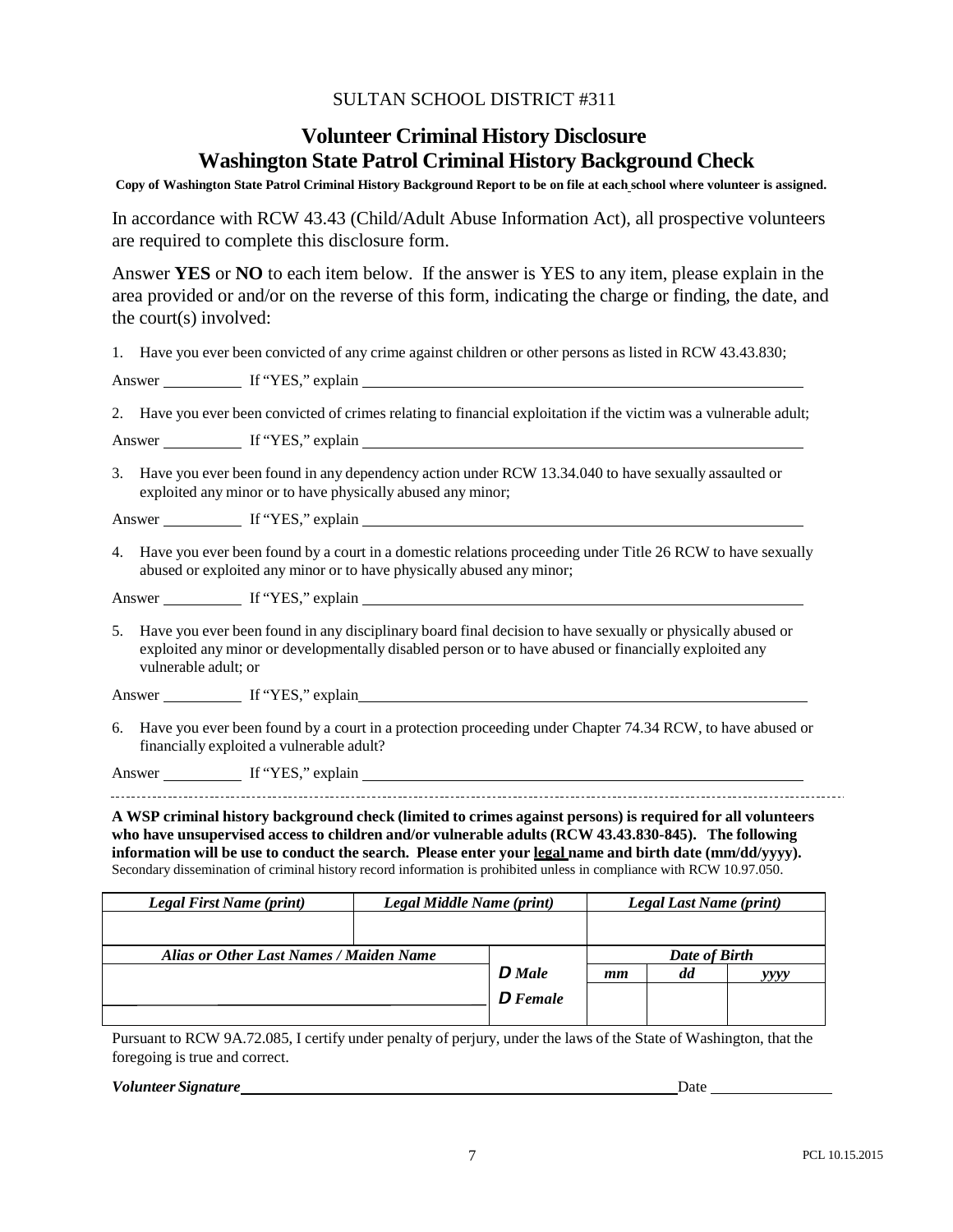#### SULTAN SCHOOL DISTRICT #311

### **Volunteer Reference Check**

| Please provide the name, address, and phone number of three persons that can attest to<br>your character and commitment as a volunteer in the Sultan School District. |  |
|-----------------------------------------------------------------------------------------------------------------------------------------------------------------------|--|
|                                                                                                                                                                       |  |
|                                                                                                                                                                       |  |
|                                                                                                                                                                       |  |
|                                                                                                                                                                       |  |
|                                                                                                                                                                       |  |
|                                                                                                                                                                       |  |
|                                                                                                                                                                       |  |
|                                                                                                                                                                       |  |
|                                                                                                                                                                       |  |
|                                                                                                                                                                       |  |
|                                                                                                                                                                       |  |
|                                                                                                                                                                       |  |
|                                                                                                                                                                       |  |
|                                                                                                                                                                       |  |
| City, State, Zip                                                                                                                                                      |  |
|                                                                                                                                                                       |  |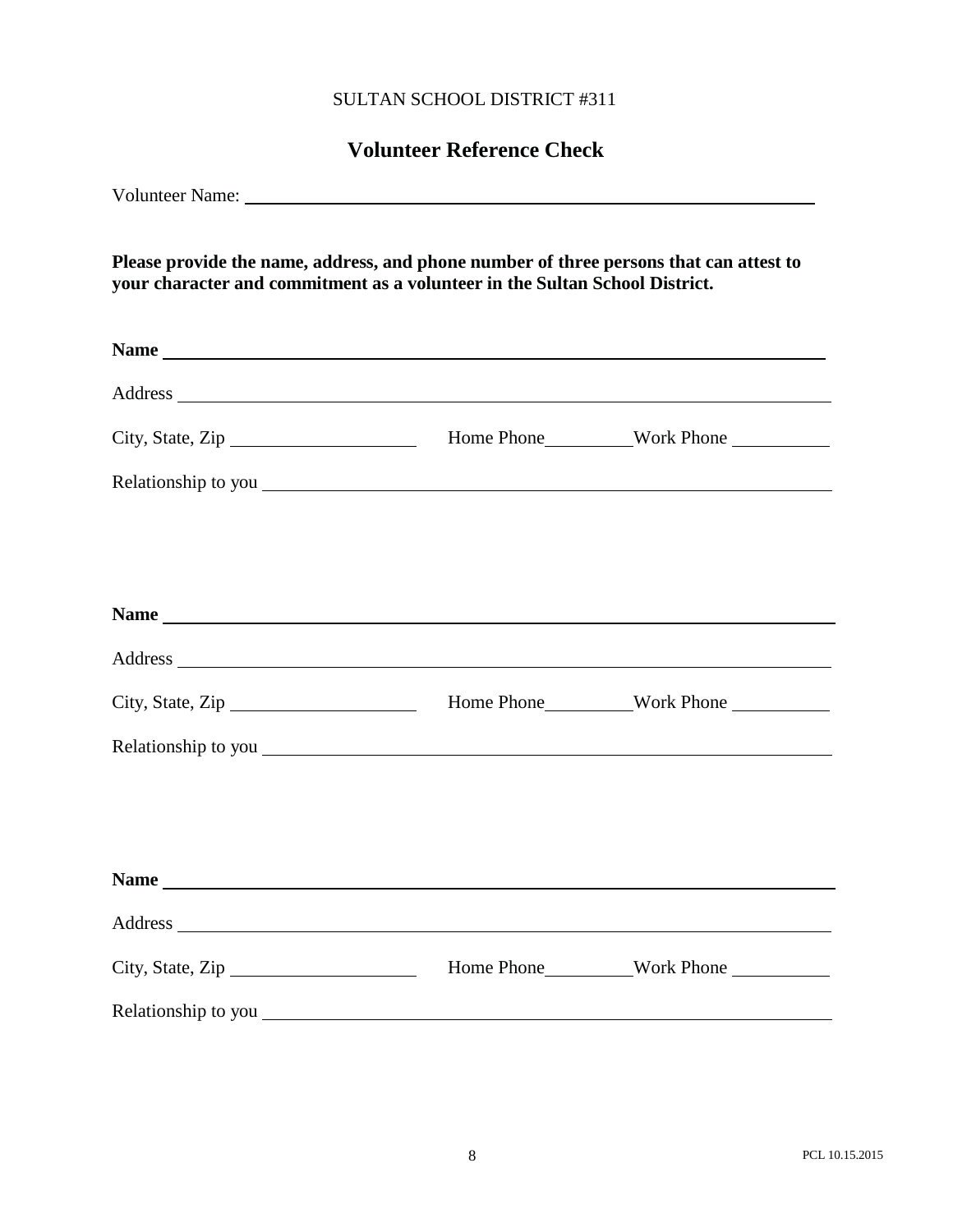#### **Sultan School District Personnel** BOARD POLICY 5630

The Sultan School District recognizes the valuable contribution made to the total school program through the volunteer assistance of parents and other citizens. In working with volunteers, district staff shall clearly explain the volunteer's responsibility for supervising students in school, on the playground and on field trips. On field trips both students and volunteers are to be informed of the rules of student behavior and the means by which they are to be held accountable to those rules. The superintendent shall be responsible for developing and implementing procedures for the utilization of Volunteers.

#### Volunteer Screening Requirements

- 1. Application
- 2. Volunteer Statement Affirming Understanding of: Confidentiality, Discrimination and Prohibiting Harassment, Intimidation and Bullying laws and procedures
- 3. Criminal History Disclosure Form
- 4. Washington State Patrol Criminal History Background Check
- 5. Reference Check Form

The building principal or any other designated administrative staff member shall be involved in the recruitment of volunteers and shall make final approval of any volunteer serving in his/her building.

At the superintendent's discretion, volunteers may be asked to submit a full FBI fingerprint check based on extenuating circumstances and/or reasonable suspicion as related to RCW 43.43.830. If required, the FBI fingerprint check will be at district expense.

*The superintendent shall develop guidelines and procedures to implement the provisions of this policy.*

References: RCW 43.43.830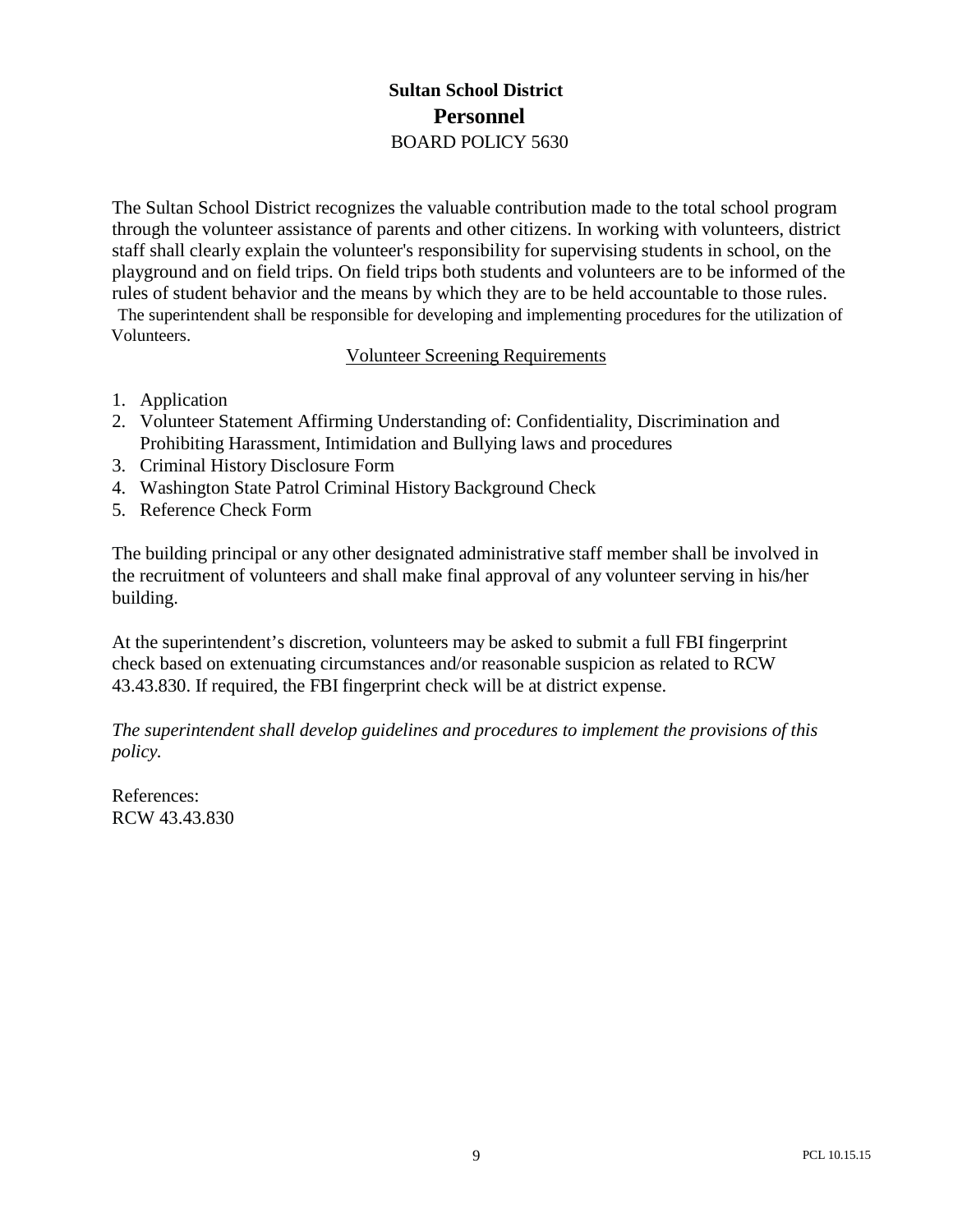#### **RCW 43.43.830**

#### **Background checks -- Access to children or vulnerable persons – Selected Definitions.**

(b) Any prospective volunteer who will have regularly scheduled unsupervised access to **children** under sixteen years of age, developmentally disabled persons, or vulnerable adults during the course of his or her employment or involvement with the business or organization under circumstances where such access will or may involve groups of (i) five or fewer **children** under twelve years of age, (ii) three or fewer **children** between twelve and sixteen years of age, (iii) developmentally disabled persons, or (iv) vulnerable adults.

(5) "Crime **against children** or other persons" means a conviction of any of the following offenses:

Aggravated murder; first or second degree murder; first or second degree kidnapping; first, second, or third degree assault; first, second, or third degree assault of a child; first, second, or third degree rape; first, second, or third degree rape of a child; first or second degree robbery; first degree arson; first degree burglary; first or second degree manslaughter; first or second degree extortion; indecent liberties; incest; vehicular homicide; first degree promoting prostitution; communication with a minor; unlawful imprisonment; simple assault; sexual exploitation of minors; first or second degree criminal mistreatment; child abuse or neglect as defined in RCW 26.44.020; first or second degree custodial interference; first or second degree custodial sexual misconduct; malicious harassment; first, second, or third degree child molestation; first or second degree sexual misconduct with a minor; patronizing a juvenile prostitute; child abandonment; promoting pornography; selling or distributing erotic material to a minor; custodial assault; violation of child abuse restraining order; child buying or selling; prostitution; felony indecent exposure; criminal abandonment; or any of these **crimes** as they may be renamed in the future.

(6) "**Crimes** relating to drugs" means a conviction of a crime to manufacture, delivery, or possession with intent to manufacture or deliver a controlled substance.

(7) "**Crimes** relating to financial exploitation" means a conviction for first, second, or third degree extortion; first, second, or third degree theft; first or second-degree robbery; forgery; or any of these **crimes** as they may be renamed in the future.

(9) "Unsupervised" means not in the presence of:

(a) Another employee or volunteer from the same business or organization as the applicant; or

(b) Any relative or guardian of any of the **children** or developmentally disabled persons or vulnerable adults to which the applicant has access during the course of his or her employment or involvement with the business or organization.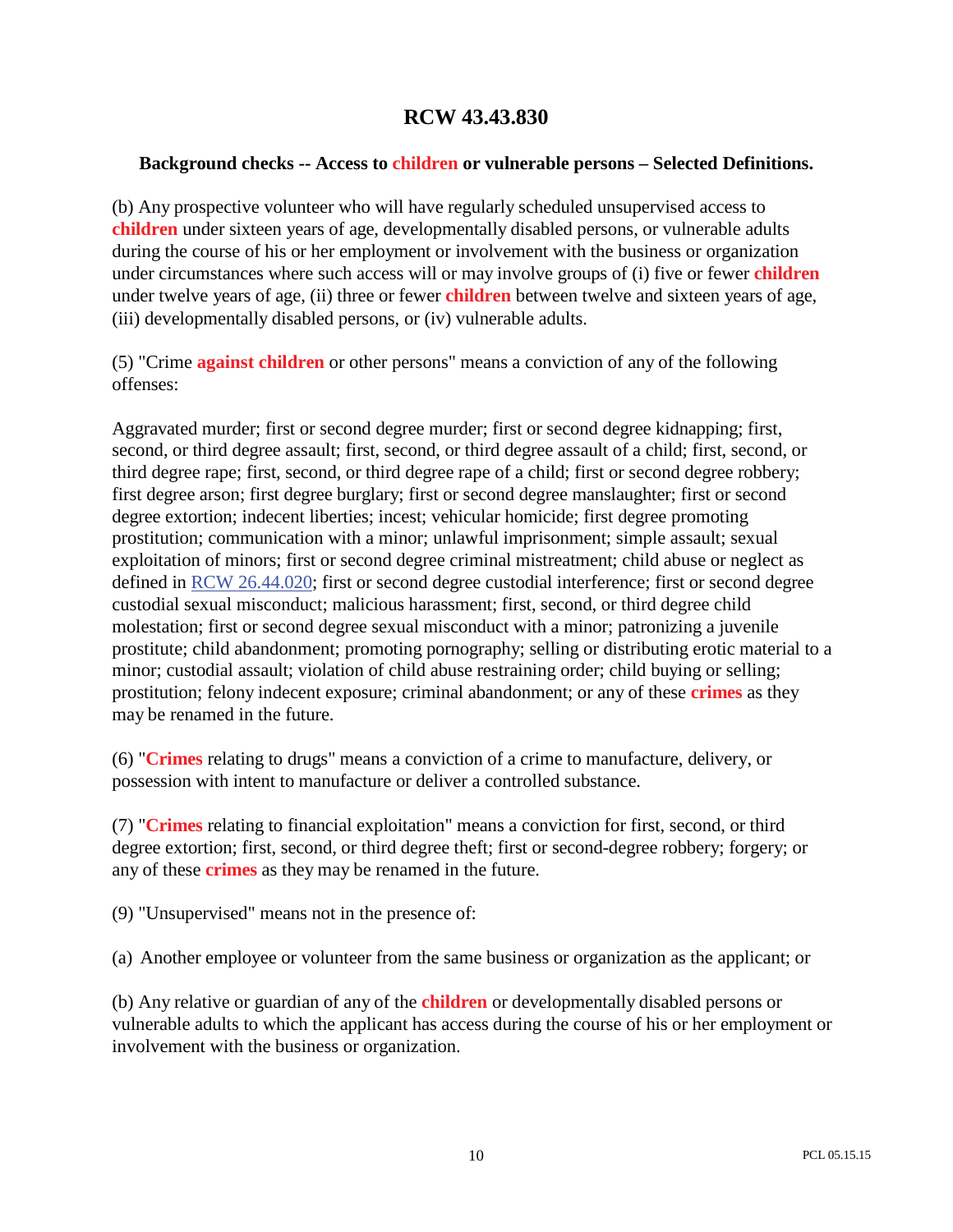#### Sultan School District **School/Site Volunteer Checklist**

(District Use Only - Optional)

| Name                                                                   |                                                                                                                                                                                                                                      |
|------------------------------------------------------------------------|--------------------------------------------------------------------------------------------------------------------------------------------------------------------------------------------------------------------------------------|
| Address Home Phone                                                     |                                                                                                                                                                                                                                      |
|                                                                        |                                                                                                                                                                                                                                      |
| School/Site (please circle):                                           |                                                                                                                                                                                                                                      |
| <b>SES</b><br><b>SMS</b><br><b>GBE</b>                                 | SHS CVA DISTRICT OFFICE                                                                                                                                                                                                              |
| Other                                                                  |                                                                                                                                                                                                                                      |
|                                                                        |                                                                                                                                                                                                                                      |
|                                                                        |                                                                                                                                                                                                                                      |
|                                                                        |                                                                                                                                                                                                                                      |
| WSP Criminal History Background Check (print and save report for file) |                                                                                                                                                                                                                                      |
| Date WSP WATCH report run                                              | <u> 1989 - Johann Barn, mars an t-Amerikaansk politiker (</u>                                                                                                                                                                        |
| Approved/denied                                                        | <u>and the state of the state of the state of the state of the state of the state of the state of the state of the state of the state of the state of the state of the state of the state of the state of the state of the state</u> |
|                                                                        |                                                                                                                                                                                                                                      |
|                                                                        |                                                                                                                                                                                                                                      |
| Safe Schools Training Completed _______________________(Date)          |                                                                                                                                                                                                                                      |
| Assignment and/or job description                                      |                                                                                                                                                                                                                                      |
|                                                                        |                                                                                                                                                                                                                                      |
|                                                                        |                                                                                                                                                                                                                                      |
|                                                                        |                                                                                                                                                                                                                                      |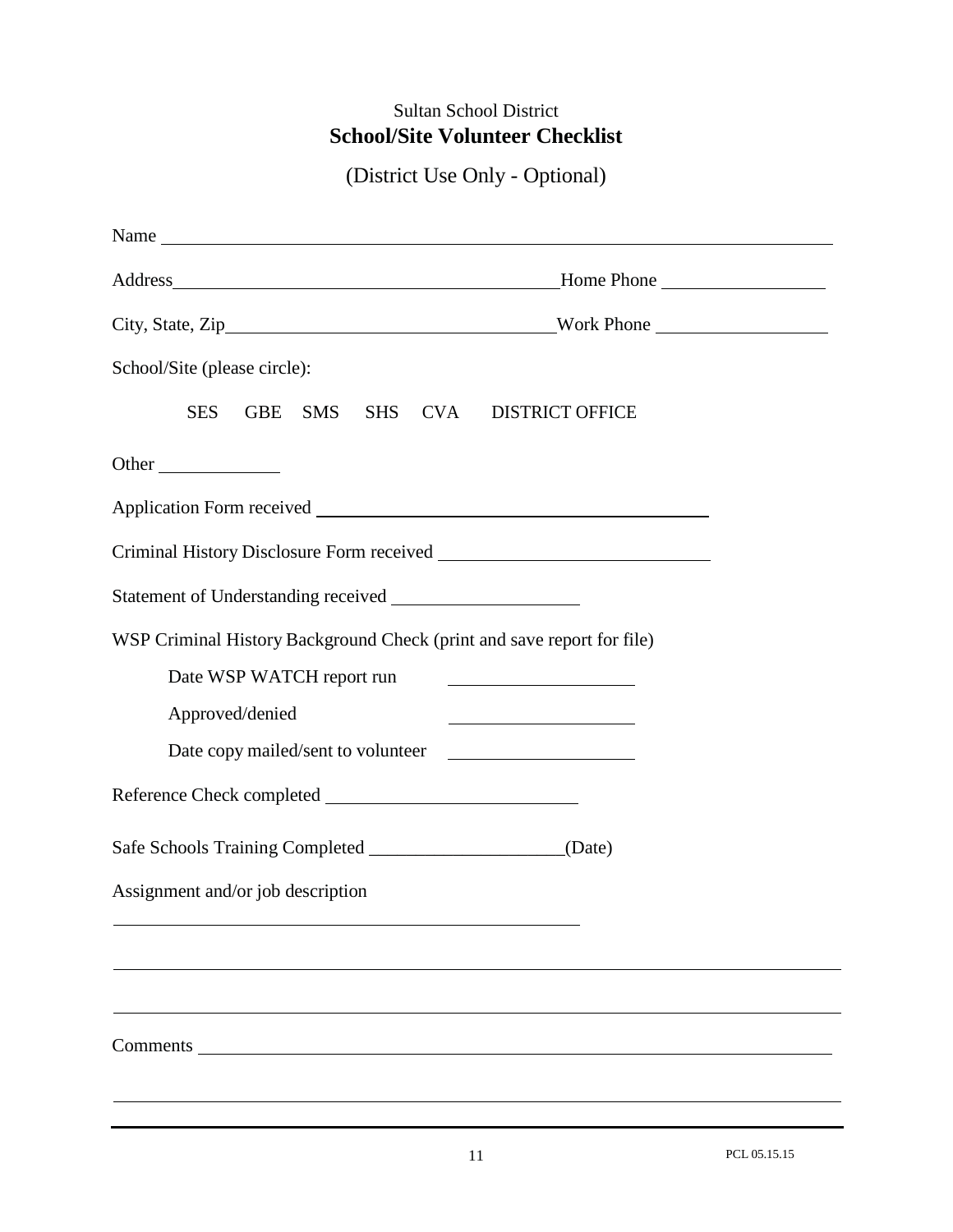#### Harassment Intimidation and Bullying Training

# How does Bullying differ from other forms of conflict?

#### **Other Conflict/ Fighting \* Bullying \***

**Spontaneous/occasional Repeated over time**

**Accidental/not planned Intentional No serious or lasting harm Physical/emotional harm Not for domination/control Seeking control/possession Often a sense of remorse No remorse-blames target May try to solve problem No effort to solve problem**

**Between friends/equals/peers Not friends/imbalance of power Equal emotional reaction Unequal emotional reaction**

- **Please remember that specifics will vary with each incident.**
- **Actions on either side of this chart may result in discipline.**

**Certain volunteer positions with the Sultan School District, such as coaching and attending overnight trips will require volunteers to complete a series of online trainings called Safe Schools. If required for your volunteer position, the training needs to be completed prior to working with students.** 

#### **The login for Safe Schools is** <http://sultan.wa.safeschools.com/login>

Contact Human resources at 360-793-9801 x 115 for information regarding completing your required Safe Schools training.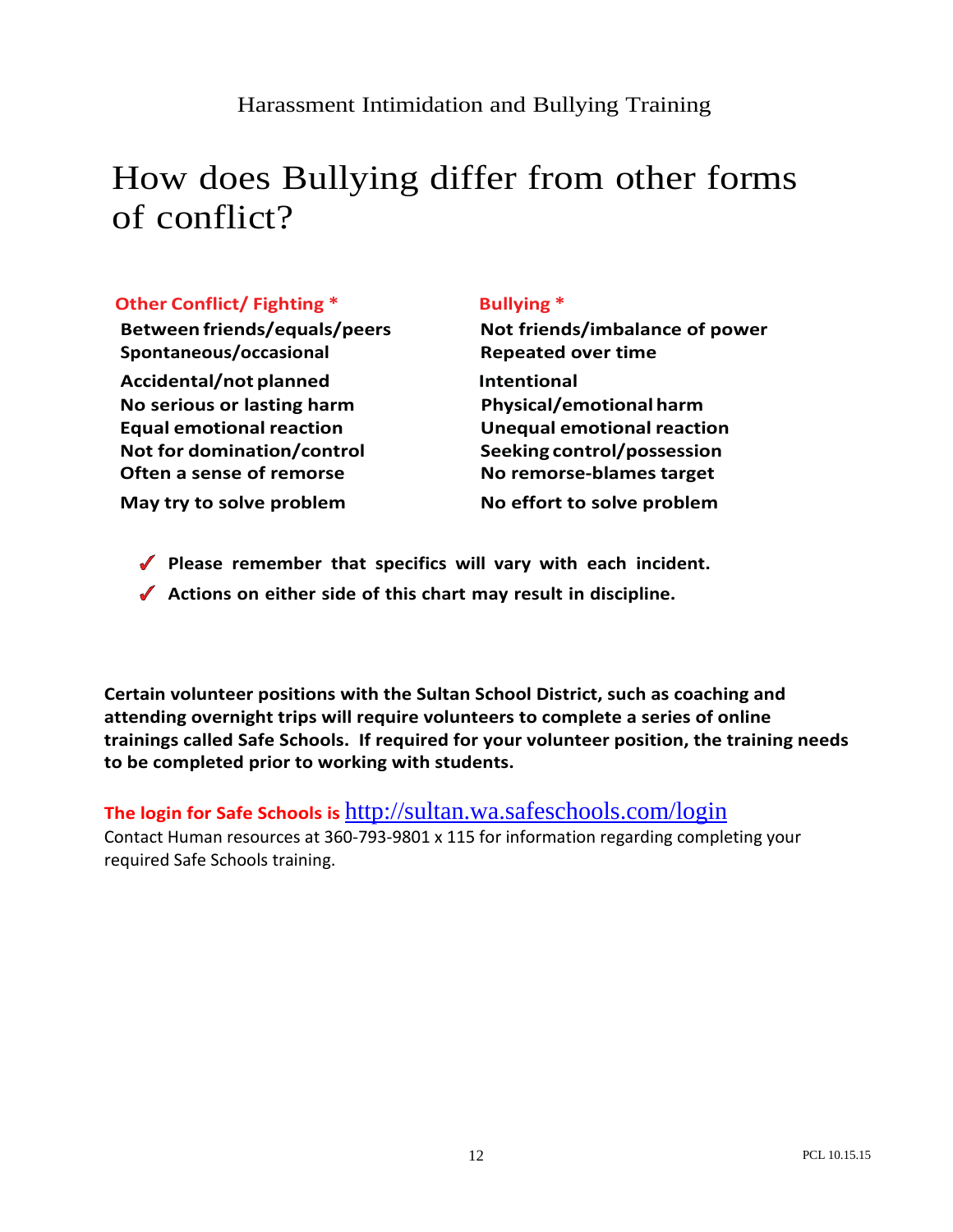## SULTAN SCHOOL DISTRICT NO. 311 HARASSMENT INTIMIDATION OR BULLYING (HIB) INCIDENT REPORTING FORM (Students)

|             | Name(s) of bullies (if known):<br>,我们也不会有什么。""我们的人,我们也不会有什么?""我们的人,我们也不会有什么?""我们的人,我们也不会有什么?""我们的人,我们也不会有什么?""我们的人                                                                                          |  |  |  |  |  |  |
|-------------|-------------------------------------------------------------------------------------------------------------------------------------------------------------------------------------------------------------|--|--|--|--|--|--|
|             | On what dates did the incident(s) happen (if known):                                                                                                                                                        |  |  |  |  |  |  |
|             | Where did the incident happen? Circle all that apply.                                                                                                                                                       |  |  |  |  |  |  |
| Parking lot | Classroom Hallway<br>Playground<br>Restroom<br>Locker room Lunchroom<br>Sport field<br>School bus<br>Cell phone<br>Off school property<br>Internet<br>During a school activity<br>On the way to/from school |  |  |  |  |  |  |
|             |                                                                                                                                                                                                             |  |  |  |  |  |  |
|             | Please check the box that best describes what the bully did. Please choose all that apply.                                                                                                                  |  |  |  |  |  |  |
| $\Box$      | Hitting, kicking, shoving, spitting, hair pulling or throwing something at the student                                                                                                                      |  |  |  |  |  |  |
| $\Box$      | Getting another person to hit or harm the student                                                                                                                                                           |  |  |  |  |  |  |
| $\Box$      | Teasing, name calling, making critical remarks or threatening in person, by phone, by e-mail, etc.                                                                                                          |  |  |  |  |  |  |
| □           | Putting the student down and making the student a target of jokes                                                                                                                                           |  |  |  |  |  |  |
| $\Box$      | Making rude and/or threatening gestures                                                                                                                                                                     |  |  |  |  |  |  |
| $\Box$      | Excluding or rejecting the student                                                                                                                                                                          |  |  |  |  |  |  |
| $\Box$      | Making the student fearful, demanding money or exploiting                                                                                                                                                   |  |  |  |  |  |  |
| $\Box$      | Spreading harmful rumors or gossip                                                                                                                                                                          |  |  |  |  |  |  |
| $\Box$      | Cyber bullying (bullying by calling, texting, emailing, web posting, etc.)                                                                                                                                  |  |  |  |  |  |  |
| $\Box$      | Other                                                                                                                                                                                                       |  |  |  |  |  |  |
|             |                                                                                                                                                                                                             |  |  |  |  |  |  |
|             | Why do you think the harassment, intimidation or bullying occurred?                                                                                                                                         |  |  |  |  |  |  |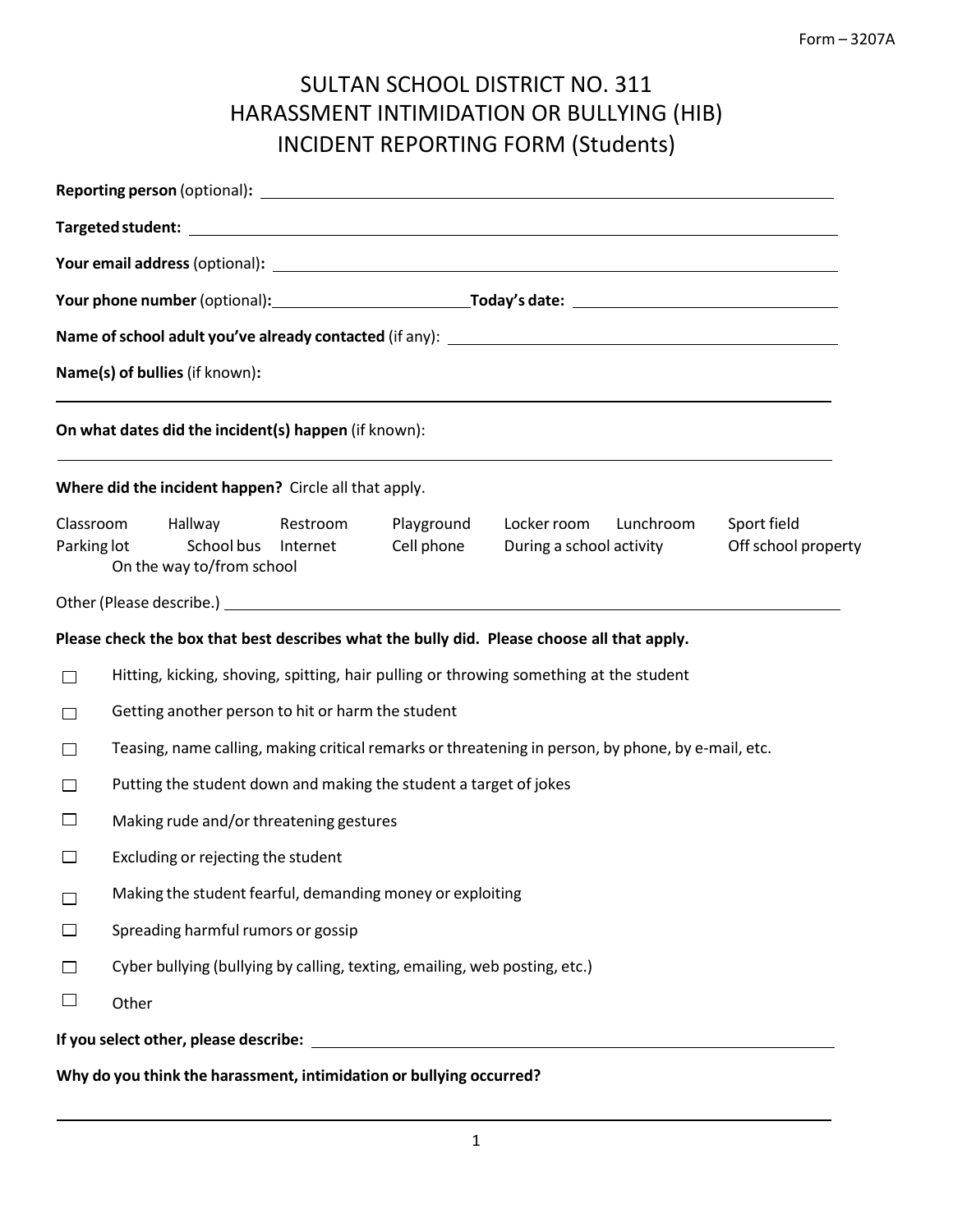| Were there any witnesses? Yes | ∏No | If yes, please provide their names: |
|-------------------------------|-----|-------------------------------------|
|-------------------------------|-----|-------------------------------------|

|                                      |                 | Did a physical injury result from this incident? If yes, please describe.                                              |                          |    |                                                                                                                                                                                                                                      |
|--------------------------------------|-----------------|------------------------------------------------------------------------------------------------------------------------|--------------------------|----|--------------------------------------------------------------------------------------------------------------------------------------------------------------------------------------------------------------------------------------|
|                                      |                 | Was the target absent from school as a result of the incident? Yes                                                     |                          | No | If yes, please describe                                                                                                                                                                                                              |
| Is there any additional information? |                 |                                                                                                                        |                          |    |                                                                                                                                                                                                                                      |
|                                      |                 |                                                                                                                        |                          |    |                                                                                                                                                                                                                                      |
|                                      |                 |                                                                                                                        | Thank you for reporting! |    |                                                                                                                                                                                                                                      |
|                                      |                 |                                                                                                                        |                          |    |                                                                                                                                                                                                                                      |
|                                      |                 |                                                                                                                        |                          |    | Received by: <u>example and a series of the series of the series of the series of the series of the series of the series of the series of the series of the series of the series of the series of the series of the series of th</u> |
|                                      |                 |                                                                                                                        |                          |    |                                                                                                                                                                                                                                      |
|                                      |                 | Action taken: <b>Action taken</b> and the series of the series of the series of the series of the series of the series |                          |    |                                                                                                                                                                                                                                      |
|                                      |                 |                                                                                                                        |                          |    |                                                                                                                                                                                                                                      |
| Circle one:                          | <b>Resolved</b> | Unresolved                                                                                                             |                          |    |                                                                                                                                                                                                                                      |

**Referred to:** 

 $\overline{\phantom{0}}$ 

 $\overline{\phantom{0}}$ 

J.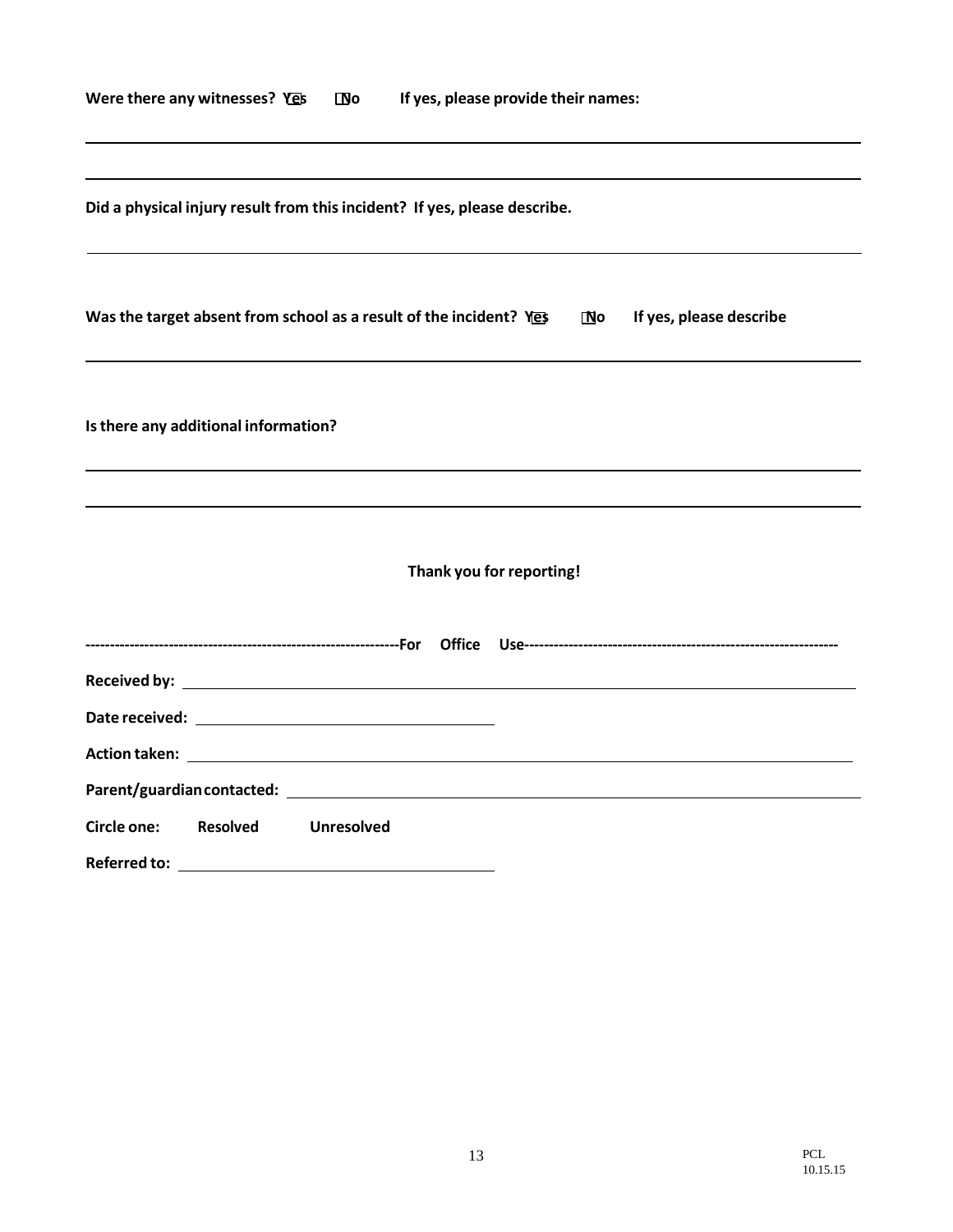#### **Sultan School District STUDENTS** BOARD POLICY 3207 **PROHIBITION OF HARASSMENT, INTIMIDATION AND BULLYING**

#### The district is committed to a safe and civil educational environment for all students, employees, parents/legal guardians, volunteers and patrons*,* that is free from harassment, intimidation or bullying. "Harassment, intimidation or bullying" means any intentionally written message or image including those that are electronically transmitted, verbal, or physical act, including but not limited to one shown to be motivated by *(*race, color, religion, ancestry, national origin, gender, sexual orientation including gender expression or identity, mental or physical disability*),* or other

distinguishing characteristics, when an act:

- Physically harms a student or damages the student's property.
- Has the effect of substantially interfering with a student's education.
- Is so severe, persistent or pervasive that it creates an intimidating or threatening educational environment.
- Has the effect of substantially disrupting the orderly operation of the school.

Nothing in this section requires the affected student to actually possess a characteristic that is a basis for the harassment, intimidation or bullying.

"Other distinguishing characteristics" can include but are not limited to: physical appearance, clothing or other apparel, socioeconomic status*,* and weight.

"Intentional acts" refers to the individual's choice to engage in the act rather than the ultimate impact of the action(s).

#### **Behaviors/Expressions**

Harassment, intimidation or bullying can take many forms including, but not limited to**,** slurs, rumors, jokes, innuendoes, demeaning comments, drawings, cartoons, pranks, gestures, physical attacks, threats or other written, oral, physical or electronically transmitted messages or images. This policy is not intended to prohibit expression of religious, philosophical, or political views, provided that the expression does not substantially disrupt the educational environment. Many behaviors that do not rise to the level of harassment, intimidation or bullying may still be prohibited by other district policies or building, classroom or program rules.

#### **Training**

This policy is a component of the district's responsibility to create and maintain a safe, civil, respectful and inclusive learning community and shall be implemented in conjunction with comprehensive training of staff and volunteers

Prevention

The district will provide students with strategies aimed at preventing harassment, intimidation and bullying. In its efforts to train students, the district will seek partnerships with families, law enforcement and other community agencies.

**Interventions** 

Interventions are designed to remediate the impact on the targeted student(s) and others impacted by the violation, to change the behavior of the perpetrator, and to restore a positive school climate.

The district will consider the frequency of incidents, developmental age of the student, and severity of the conduct in determining intervention strategies. Interventions will range from counseling, correcting behavior and discipline, to law enforcement referrals.

Retaliation/False Allegations

Retaliation is prohibited and will result in appropriate discipline. It is a violation of this policy to threaten or harm someone for reporting harassment, intimidation, or bullying.

It is also a violation of district policy to knowingly report false allegations of harassment, intimidation, and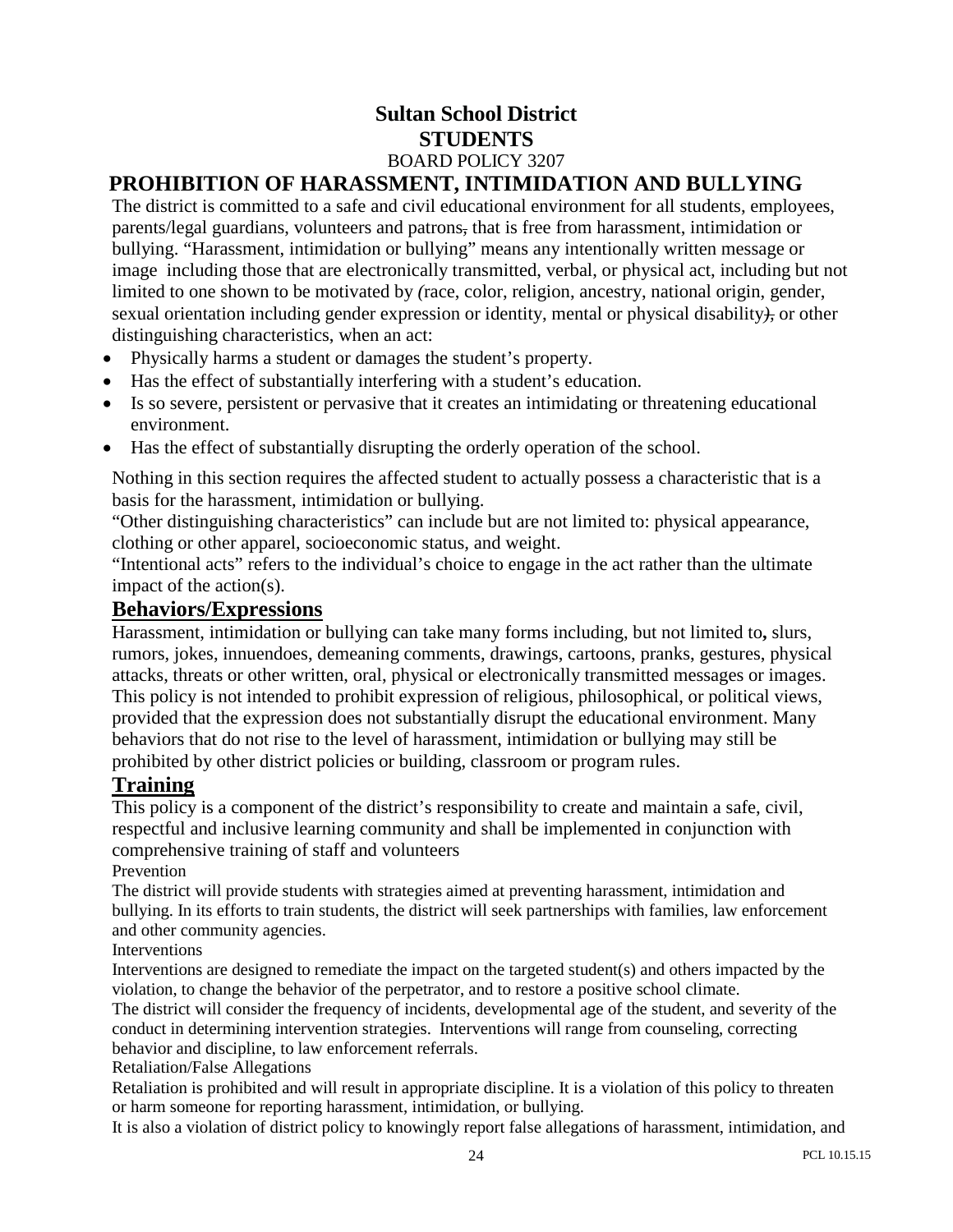bullying. Students or employees will not be disciplined for making a report in good faith. However, persons found to knowingly report or corroborate false allegations will be subject to appropriate discipline. Compliance Officer

The superintendent will appoint a compliance officer as the primary district contact to receive copies of all formal and informal complaints and ensure policy implementation. The name and contact information for the compliance officer will be communicated throughout the district.

The superintendent is authorized to direct the implementation of procedures addressing the elements of this policy.

| <b>Cross References:</b>     | Policy 3200                        | <b>Rights and Responsibilities</b>                           |  |  |  |
|------------------------------|------------------------------------|--------------------------------------------------------------|--|--|--|
|                              | Policy 3210                        | Nondiscrimination                                            |  |  |  |
|                              | Policy 3240                        | <b>Student Conduct</b>                                       |  |  |  |
|                              | Policy 3241                        | Classroom Management, Corrective Action and                  |  |  |  |
|                              |                                    | Punishment                                                   |  |  |  |
|                              | Policy 6590                        | <b>Sexual Harassment</b>                                     |  |  |  |
| Legal Reference:             | RCW 28A.300.285                    | Harassment, intimidation and bullying                        |  |  |  |
|                              |                                    | prevention policies                                          |  |  |  |
| <b>Management Resources:</b> | <i>Policy News</i> , December 2010 | Harassment, Intimidation and Bullying<br>Policy Strengthened |  |  |  |
|                              | <i>Policy News, April 2008</i>     | Cyberbullying Policy Required                                |  |  |  |
|                              | <i>Policy News, April 2002</i>     | Legislature Passes and Anti-Bullying                         |  |  |  |
|                              |                                    | <b>Bill</b>                                                  |  |  |  |
| <b>Adoption Date:</b>        | July 28, 2003                      |                                                              |  |  |  |
| <b>School District Name:</b> | <b>Sultan School District</b>      |                                                              |  |  |  |
| Revised:                     | 7/2008; 2/22/11                    |                                                              |  |  |  |
| Classification:              | Essential                          |                                                              |  |  |  |

#### **Procedure No 3207P Prohibition of Harassment, Intimidation and Bullying A. Introduction**

Sultan School District strives to provide students with optimal conditions for learning by maintaining a school environment where everyone is treated with respect and no one is physically or emotionally harmed.

In order to ensure respect and prevent harm, it is a violation of district policy for a student to be harassed, intimidated, or bullied by others in the school community, at school sponsored events, or when such actions create a substantial disruption to the educational process. The school community includes all students, school employees, school board members, contractors, unpaid volunteers, families, patrons, and other visitors. Student(s) will not be harassed because of their race, color, religion, ancestry, national origin, gender, sexual orientation, including gender expression or identity, mental or physical disability, or other distinguishing characteristics.

Any school staff who observes, overhears, or otherwise witnesses harassment, intimidation or bullying or to whom such actions have been reported must take prompt and appropriate action to stop the harassment and to prevent its reoccurrence.

#### **B. Definitions**

**Aggressor** is a student, staff member, or other member of the school community who engages in the harassment, intimidation or bullying of a student.

**Harassment, intimidation or bullying** is an intentional electronic, written, verbal, or physical act that: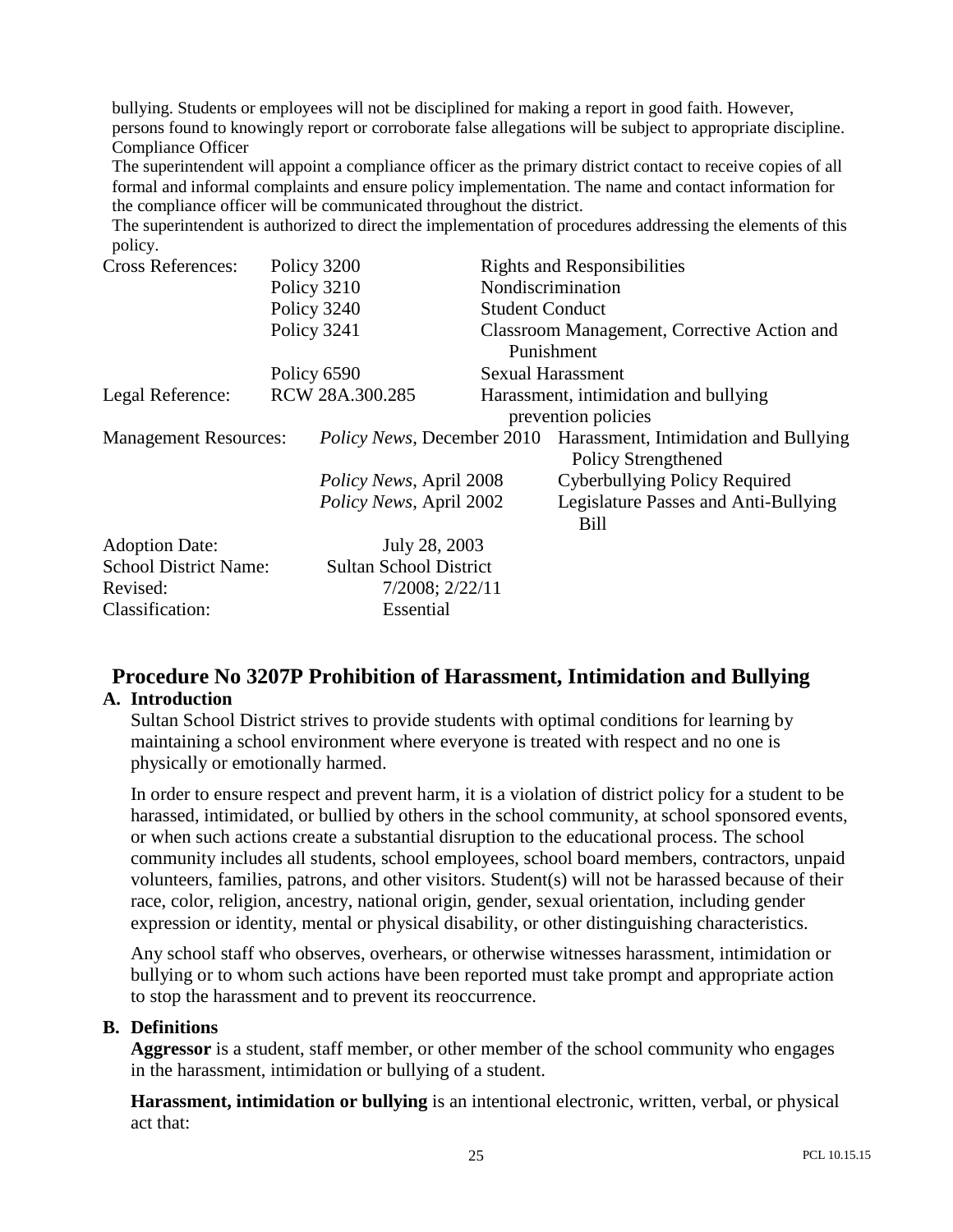- Physically harms a student or damages the student's property.
- Has the effect of substantially interfering with a student's education.
- Is so severe, persistent, or pervasive that it creates an intimidating or threatening educational environment.
- Has the effect of substantially disrupting the orderly operation of the school.

Conduct that is "substantially interfering with a student's education" will be determined by considering a targeted student's grades, attendance, demeanor, interaction with peers, participation in activities, and other indicators.

Conduct that may rise to the level of harassment, intimidation and bullying may take many forms, including, but not limited to: slurs, rumors, jokes, innuendoes, demeaning comments, drawings, cartoons, pranks, ostracism, physical attacks or threats, gestures, or acts relating to an individual or group whether electronic, written, oral, or physically transmitted messages or images. There is no requirement that the targeted student actually possess the characteristic that is the basis for the harassment, intimidation or bullying.

Incident Reporting Forms may be used by students, families, or staff to report incidents of harassment, intimidation or bullying. A sample form is provided on the Office of Superintendent of Public Instruction's (OSPI) School Safety Center website: www.k12.wa.us/SafetyCenter/BullyingHarassment/default.aspx.

**Retaliation** is when an aggressor harasses, intimidates, or bullies a student who has reported incidents of bullying.

**Staff** includes, but is not limited to, educators, administrators, counselors, school nurses, cafeteria workers, custodians, bus drivers, athletic coaches, advisors to extracurricular activities, classified staff, substitute and temporary teachers, volunteers, or paraprofessionals (both employees and contractors).

**Targeted Student** is a student against whom harassment, intimidation or bullying has allegedly been perpetrated.

#### **C. Relationship to Other Laws**

This procedure applies only to RCW 28A.300.285 – Harassment, Intimidation and Bullying prevention. There are other laws and procedures to address related issues such as sexual harassment or discrimination.

At least four Washington laws may apply to harassment or discrimination:

- RCW 28A.300.285 Harassment, Intimidation and Bullying
- RCW 28A.640.020 Sexual Harassment
- RCW 28A.642 Prohibition of Discrimination in Public Schools
- RCW 49.60.010 The Law Against Discrimination

The district will ensure its compliance with all state laws regarding harassment, intimidation or bullying. Nothing in this procedure prevents a student, parent/guardian, school or district from taking action to remediate harassment or discrimination based on a person's gender or membership in a legally protected class under local, state, or federal law.

#### **D. Prevention**

#### 1. **Dissemination**

In each school and on the district's website the district will prominently post information on reporting harassment, intimidation and bullying; the name and contact information for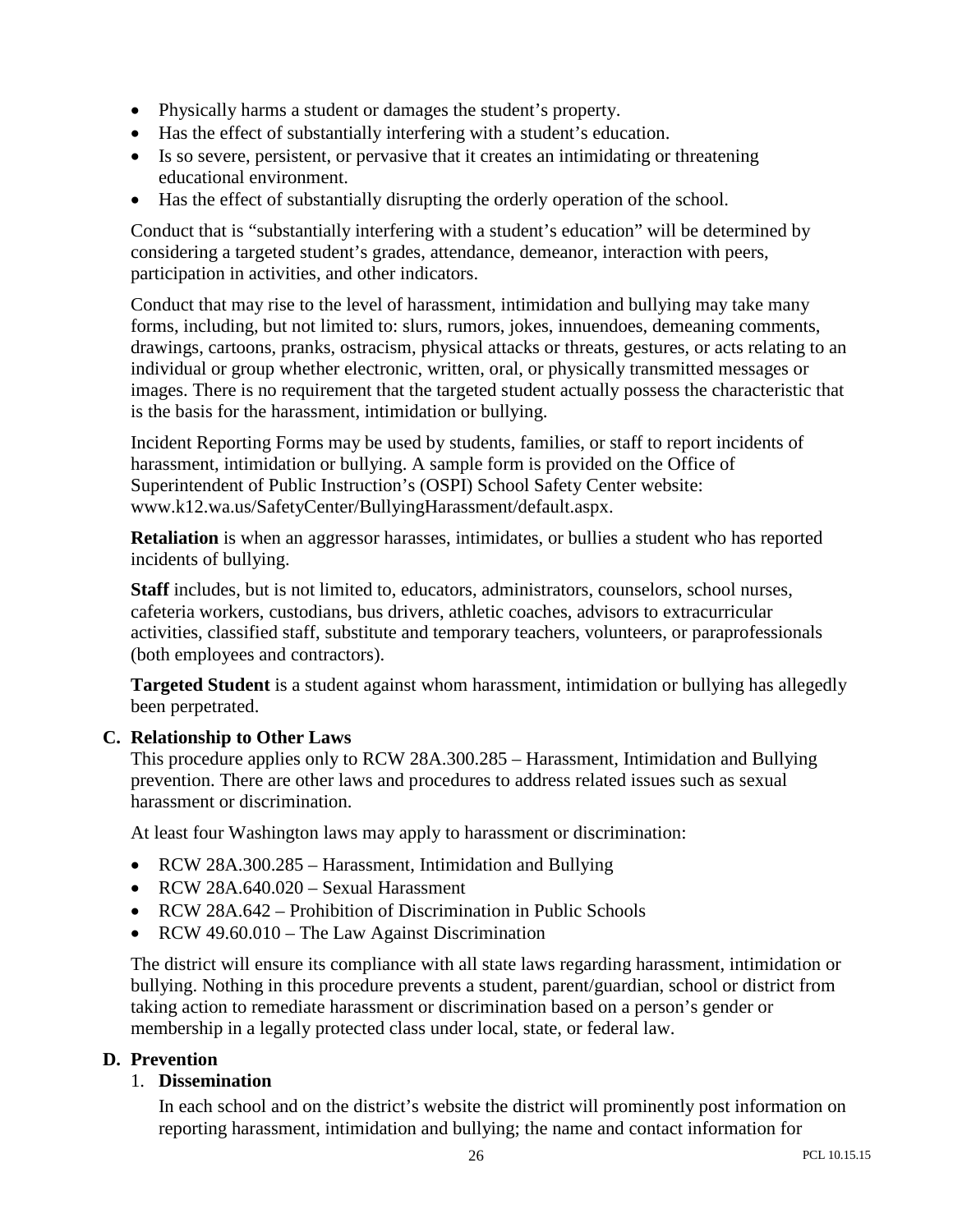making a report to a school administrator; and the name and contact information for the district compliance officer. The district's policy and procedure will be available in each school in a language that families can understand.

Annually, the superintendent will ensure that a statement summarizing the policy and procedure is provided in student, staff, volunteer, and parent handbooks, is available in school and district offices and/or hallways, or is posted on the district's website.

Additional distribution of the policy and procedure is subject to the requirements of Washington Administrative Code 392-400-226.

#### 2. **Education**

Annually students will receive age-appropriate information on the recognition and prevention of harassment, intimidation or bullying at student orientation sessions and on other appropriate occasions. The information will include a copy of the Incident Reporting Form or a link to a web-based form.

#### 3. **Training**

Staff will receive annual training on the school district's policy and procedure, including staff roles and responsibilities, how to monitor common areas and the use of the district's Incident Reporting Form.

#### 4. **Prevention Strategies**

The district will implement a range of prevention strategies including individual, classroom, school, and district-level approaches.

Whenever possible, the district will implement evidence-based prevention programs that are designed to increase social competency, improve school climate, and eliminate harassment, intimidation and bullying in schools.

#### **E. Compliance Officer**

The district compliance officer will:

- 1. Serve as the district's primary contact for harassment, intimidation and bullying.
- 2. Provide support and assistance to the principal or designee in resolving complaints.
- 3. Receive copies of all Incident Reporting Forms, discipline Referral Forms, and letters to parents providing the outcomes of investigations.
- 4. Be familiar with the use of the student information system. The compliance officer may use this information to identify patterns of behavior and areas of concern.
- 5. Ensure implementation of the policy and procedure by overseeing the investigative processes, including ensuring that investigations are prompt, impartial, and thorough.
- 6. Assess the training needs of staff and students to ensure successful implementation throughout the district, and ensure staff receive annual fall training.
- 7. Provide the OSPI School Safety Center with notification of policy or procedure updates or changes on an annual basis.
- 8. In cases where, despite school efforts, a targeted student experiences harassment, intimidation or bullying that threatens the student's health and safety, the compliance officer will facilitate a meeting between district staff and the child's parents/guardians to develop a safety plan to protect the student. A sample student safety plan is available on the OSPI website: www.k12.wa.us/SafetyCenter/default.aspx.

#### **F. Staff Intervention**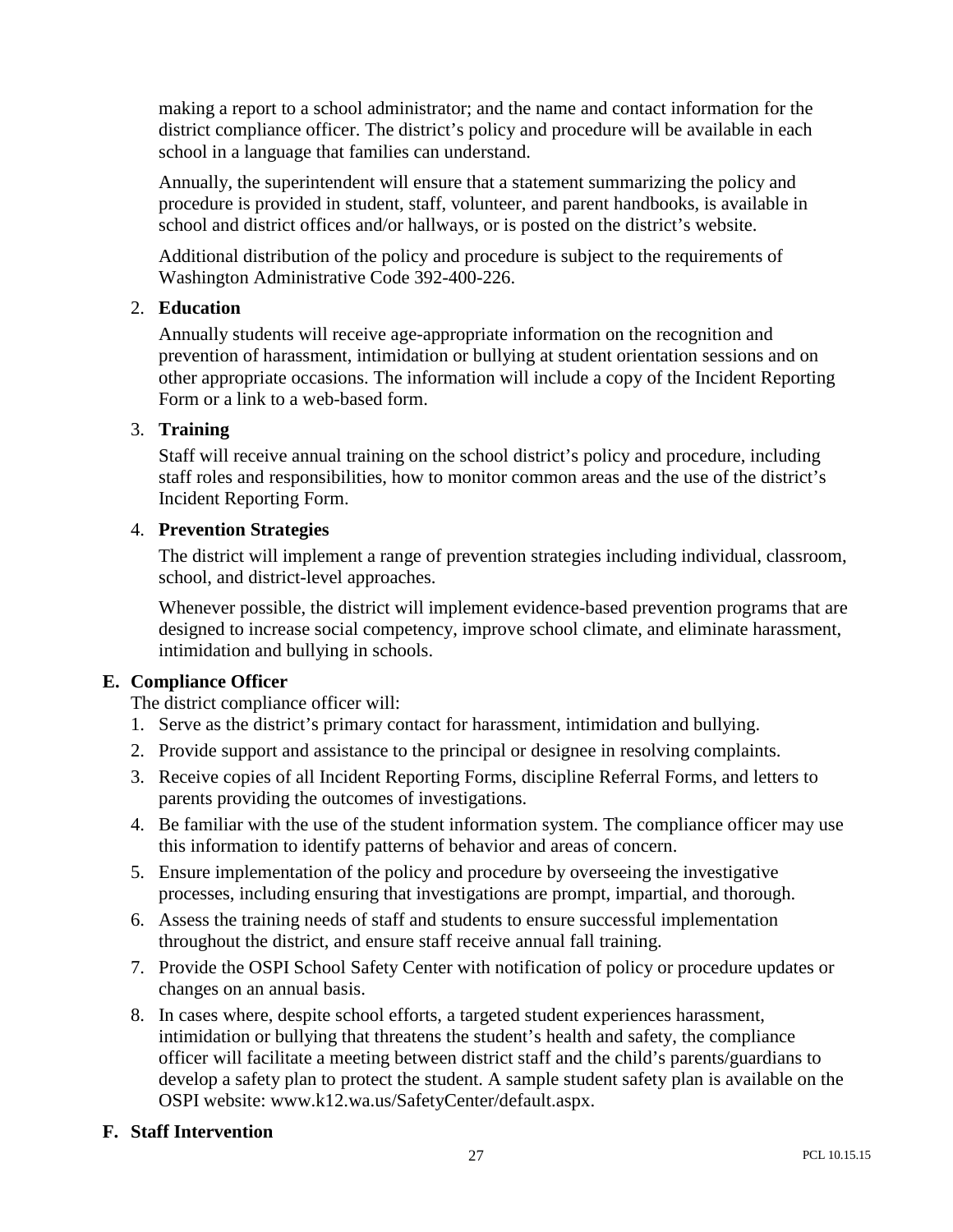All staff members shall intervene when witnessing or receiving reports of harassment, intimidation or bullying. Minor incidents that staff are able to resolve immediately, or incidents that do not meet the definition of harassment, intimidation or bullying, may require no further action under this procedure.

#### **G. Filing an Incident Reporting Form**

Any student who believes he or she has been the target of unresolved, severe, or persistent harassment, intimidation or bullying, or any other person in the school community who observes or receives notice that a student has or may have been the target of unresolved, severe, or persistent harassment, intimidation or bullying may report incidents verbally or in writing to any staff member.

#### **H. Addressing Bullying – Reports Step 1: Filing an Incident Reporting Form**

In order to protect a targeted student from retaliation, a student need not reveal his identity on an Incident Reporting Form. The form may be filed anonymously, confidentially, or the student may choose to disclose his or her identity (non-confidential).

Status of Reporter

a. Anonymous

Individuals may file a report without revealing their identity. No disciplinary action will be taken against an alleged aggressor based solely on an anonymous report. Schools may identify complaint boxes or develop other methods for receiving anonymous, unsigned reports. Possible responses to an anonymous report include enhanced monitoring of specific locations at certain times of day or increased monitoring of specific students or staff. (Example: An unsigned Incident Reporting Form dropped on a teacher's desk led to the increased monitoring of the boys' locker room in 5th period.)

b. Confidential

Individuals may ask that their identities be kept secret from the accused and other students. Like anonymous reports, no disciplinary action will be taken against an alleged aggressor based solely on a confidential report. (Example: A student tells a playground supervisor about a classmate being bullied but asks that nobody know who reported the incident. The supervisor says, "I won't be able to punish the bullies unless you or someone else who saw it is willing to let me use their names, but I can start hanging out near the basketball court, if that would help.")

c. Non-confidential

Individuals may agree to file a report non-confidentially. Complainants agreeing to make their complaint non-confidential will be informed that due process requirements may require that the district release all of the information that it has regarding the complaint to any individuals involved in the incident, but that even then, information will still be restricted to those with a need to know, both during and after the investigation. The district will, however, fully implement the anti-retaliation provision of this policy and procedure to protect complainants and witnesses.

#### **Step 2: Receiving an Incident Reporting Form**

All staff are responsible for receiving oral and written reports. Whenever possible staff who initially receive an oral or written report of harassment, intimidation or bullying shall attempt to resolve the incident immediately. If the incident is resolved to the satisfaction of the parties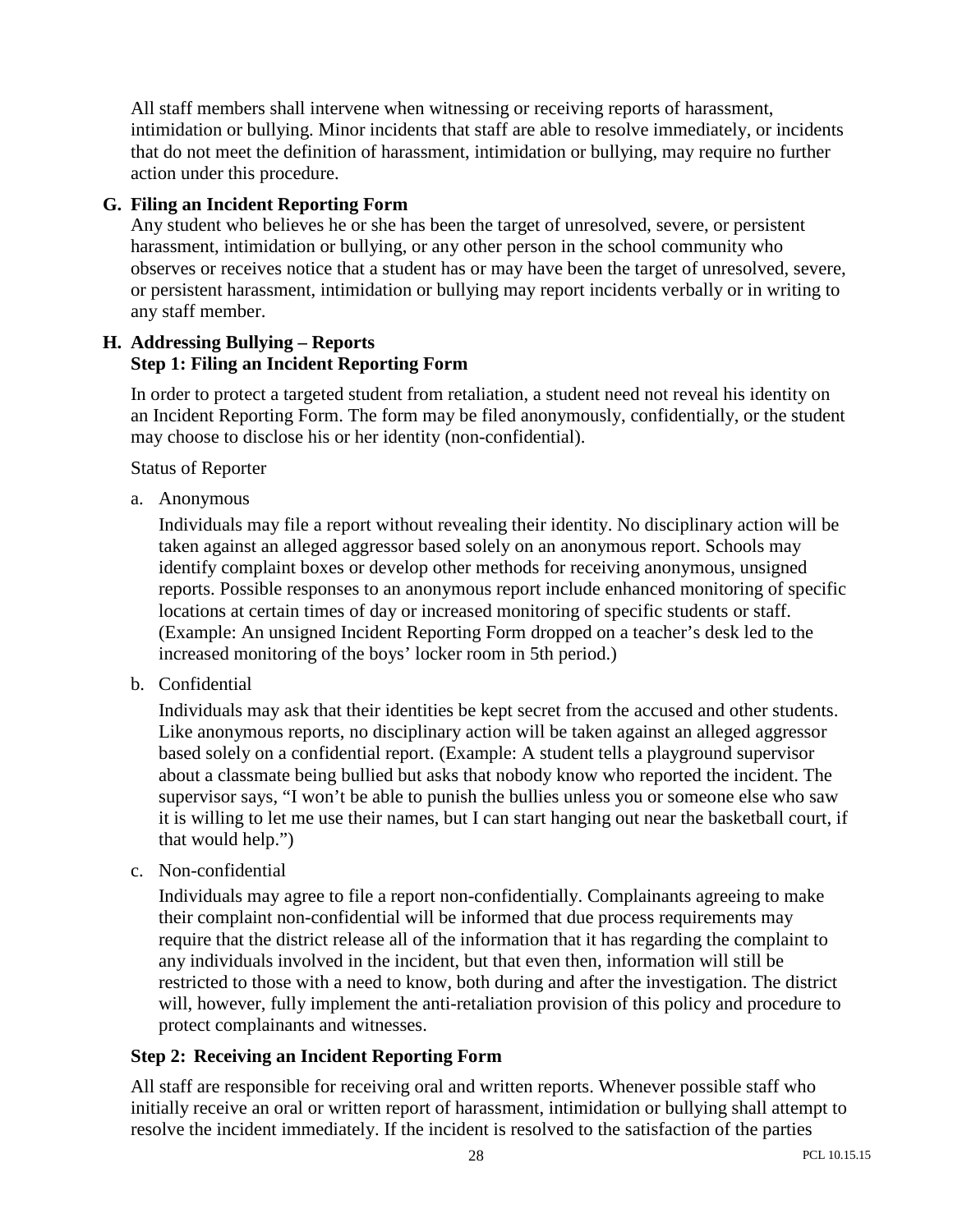involved, or if the incident does not meet the definition of harassment, intimidation or bullying, no further action may be necessary under this procedure.

All reports of unresolved, severe, or persistent harassment, intimidation or bullying will be recorded on a district Incident Reporting Form and submitted to the principal or designee, unless the principal or designee is the subject of the complaint.

#### **Step 3: Investigations of Unresolved, Severe, or Persistent Harassment, Intimidation and Bullying**

All reports of unresolved, severe, or persistent harassment, intimidation or bullying will be investigated with reasonable promptness. Any student may have a trusted adult with them throughout the report and investigation process.

- a. Upon receipt of the Incident Reporting Form that alleges unresolved, severe, or persistent harassment, intimidation or bullying, the school or district designee will begin the investigation. If there is potential for clear and immediate physical harm to the complainant, the district will immediately contact law enforcement and inform the parent/guardian.
- b. During the course of the investigation, the district will take reasonable measures to ensure that no further incidents of harassment, intimidation or bullying occur between the complainant and the alleged aggressor. If necessary, the district will implement a safety plan for the student(s) involved. The plan may include changing seating arrangements for the complainant and/or the alleged aggressor in the classroom, at lunch, or on the bus; identifying a staff member who will act as a safe person for the complainant; altering the alleged aggressor's schedule and access to the complainant, and other measures.
- c. Within two (2) school days after receiving the Incident Reporting Form, the school designee will notify the families of the students involved that a complaint was received and direct the families to the district's policy and procedure on harassment, intimidation and bullying.
- d. In rare cases, where after consultation with the student and appropriate staff (such as a psychologist, counselor, or social worker) the district has evidence that it would threaten the health and safety of the complainant or the alleged aggressor to involve his or her parent/guardian, the district may initially refrain from contacting the parent/guardian in its investigation of harassment, intimidation and bullying. If professional school personnel suspect that a student is subject to abuse and neglect, they must follow district policy for reporting suspected cases to Child Protective Services.
- e. The investigation shall include, at a minimum:
	- An interview with the complainant;
	- An interview with the alleged aggressor;
	- A review of any previous complaints involving either the complainant or the alleged aggressor; and
	- Interviews with other students or staff members who may have knowledge of the alleged incident.
- f. The principal or designee may determine that other steps must be taken before the investigation is complete.
- g. The investigation will be completed as soon as practical but generally no later than five (5) school days from the initial complaint or report. If more time is needed to complete an investigation, the district will provide the parent/guardian and/or the student with weekly updates.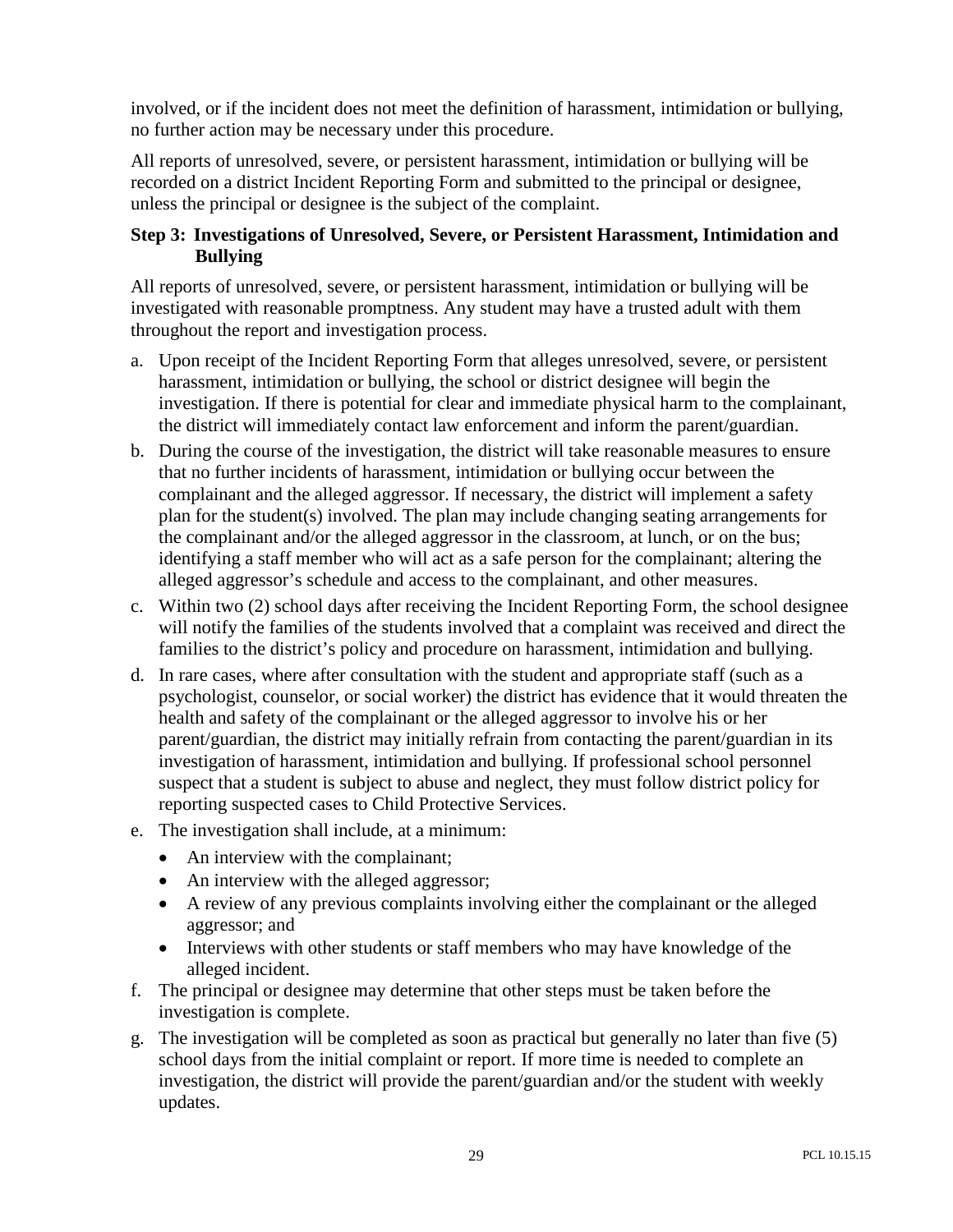- h. No later than two (2) school days after the investigation has been completed and submitted to the compliance officer, the principal or designee shall respond in writing or in person to the parent/guardian of the complainant and the alleged aggressor stating:
	- The results of the investigation;
	- Whether the allegations were found to be factual;
	- Whether there was a violation of policy; and
	- The process for the complainant to file an appeal if the complainant disagrees with results.

Because of the legal requirement regarding the confidentiality of student records, the principal or designee may not be able to report specific information to the targeted student's parent/guardian about any disciplinary action taken unless it involves a directive that the targeted student must be aware of in order to report violations.

If a district chooses to contact the parent/guardian by letter, the letter will be mailed to the parent/guardian of the complainant and alleged aggressor by United States Postal Service with return receipt requested unless it is determined, after consultation with the student and appropriate staff (psychologist, counselor, social worker) that it could endanger the complainant or the alleged aggressor to involve his or her family. If professional school personnel suspect that a student is subject to abuse or neglect, as mandatory reporters they must follow district policy for reporting suspected cases to Child Protective Services.

If the incident cannot be resolved at the school level, the principal or designee shall request assistance from the district.

#### **Step 4: Corrective Measures for the Aggressor**

After completion of the investigation, the school or district designee will institute any corrective measures necessary. Corrective measures will be instituted as quickly as possible, but in no event more than five (5) school days after contact has been made to the families or guardians regarding the outcome of the investigation. Corrective measures that involve student discipline will be implemented according to district policy 3241, *Classroom Management, Corrective Actions or Punishment*. If the accused aggressor is appealing the imposition of discipline, the district may be prevented by due process considerations or a lawful order from imposing the discipline until the appeal process is concluded.

If in an investigation a principal or principal's designee found that a student knowingly made a false allegation of harassment, intimidation or bullying, that student may be subject to corrective measures, including discipline.

#### **Step 5: Targeted Student's Right to Appeal**

- 1. If the complainant or parent/guardian is dissatisfied with the results of the investigation, they may appeal to the superintendent or his or her designee by filing a written notice of appeal within five (5) school days of receiving the written decision. The superintendent or his or her designee will review the investigative report and issue a written decision on the merits of the appeal within five (5) school days of receiving the notice of appeal.
- 2. If the targeted student remains dissatisfied after the initial appeal to the superintendent, the student may appeal to the school board by filing a written notice of appeal with the secretary of the school board on or before the fifth (5) school day following the date upon which the complainant received the superintendent's written decision.
- 3. An appeal before the school board or disciplinary appeal council must be heard on or before the tenth (10th) school day following the filing of the written notice of appeal to the school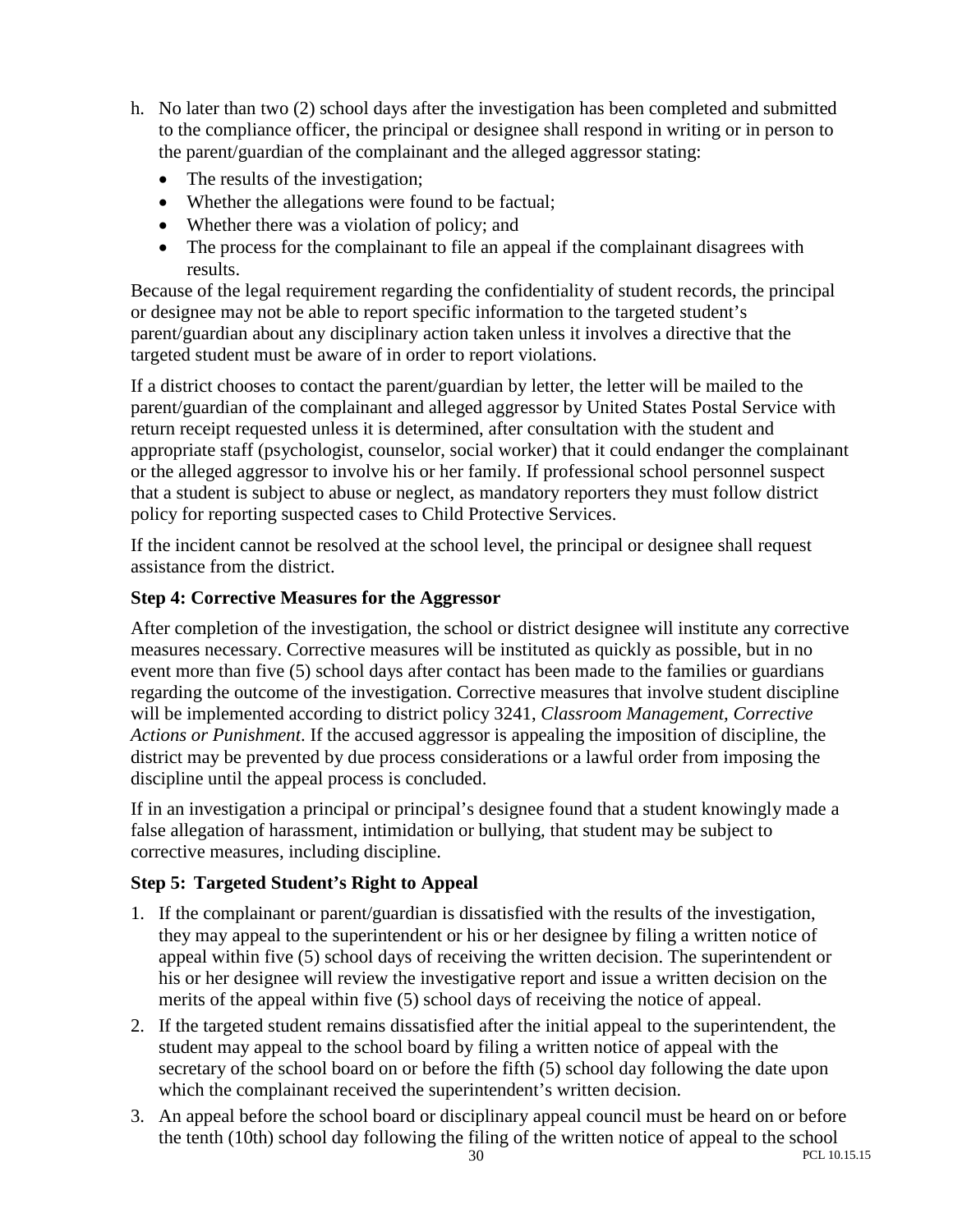board. The school board or disciplinary appeal council will review the record and render a written decision on the merits of the appeal on or before the fifth (5th) school day following the termination of the hearing, and shall provide a copy to all parties involved. The board or council's decision will be the final district decision.

#### **Step 6: Discipline/Corrective Action**

The district will take prompt and equitable corrective measures within its authority on findings of harassment, intimidation or bullying. Depending on the severity of the conduct, corrective measures may include counseling, education, discipline, and/or referral to law enforcement.

Corrective measures for a student who commits an act of harassment, intimidation or bullying will be varied and graded according to the nature of the behavior, the developmental age of the student, or the student's history of problem behaviors and performance. Corrective measures that involve student discipline will be implemented according to district policy 3241, *Classroom Management, Corrective Actions or Punishment*.

If the conduct was of a public nature or involved groups of students or bystanders, the district should strongly consider schoolwide training or other activities to address the incident.

If staff have been found to be in violation of this policy and procedure, school districts may impose employment disciplinary action, up to and including termination. If a certificated educator is found to have committed a violation of WAC 181-87, commonly called the Code of Conduct for Professional Educators, OSPI's Office of Professional Practices may propose disciplinary action on a certificate, up to and including revocation. Contractor violations of this policy may include the loss of contracts.

#### **Step 7: Support for the Targeted Student**

Persons found to have been subjected to harassment, intimidation or bullying will have appropriate district support services made available to them, and the adverse impact of the harassment on the student shall be addressed and remedied as appropriate.

#### **I. Immunity/Retaliation**

No school employee, student, or volunteer may engage in reprisal or retaliation against a targeted student, witness, or other person who brings forward information about an alleged act of harassment, intimidation or bullying. Retaliation is prohibited and will result in appropriate discipline.

#### **J. Other Resources**

Students and families should use the district's complaint and appeal procedures as a first response to allegations of harassment, intimidation and bullying. However, nothing in this procedure prevents a student, parent/guardian, school, or district from taking action to remediate discrimination or harassment based on a person's membership in a legally protected class under local, state or federal law. An harassment, intimidation or bullying complaint may also be reported to the following state or federal agencies:

- OSPI Equity and Civil Rights Office 360.725.6162 Email: equity@k12.wa.us www.k12.wa.us/Equity/default.aspx
- Washington State Human Rights Commission 800.233.3247 www.hum.wa.gov/index.html